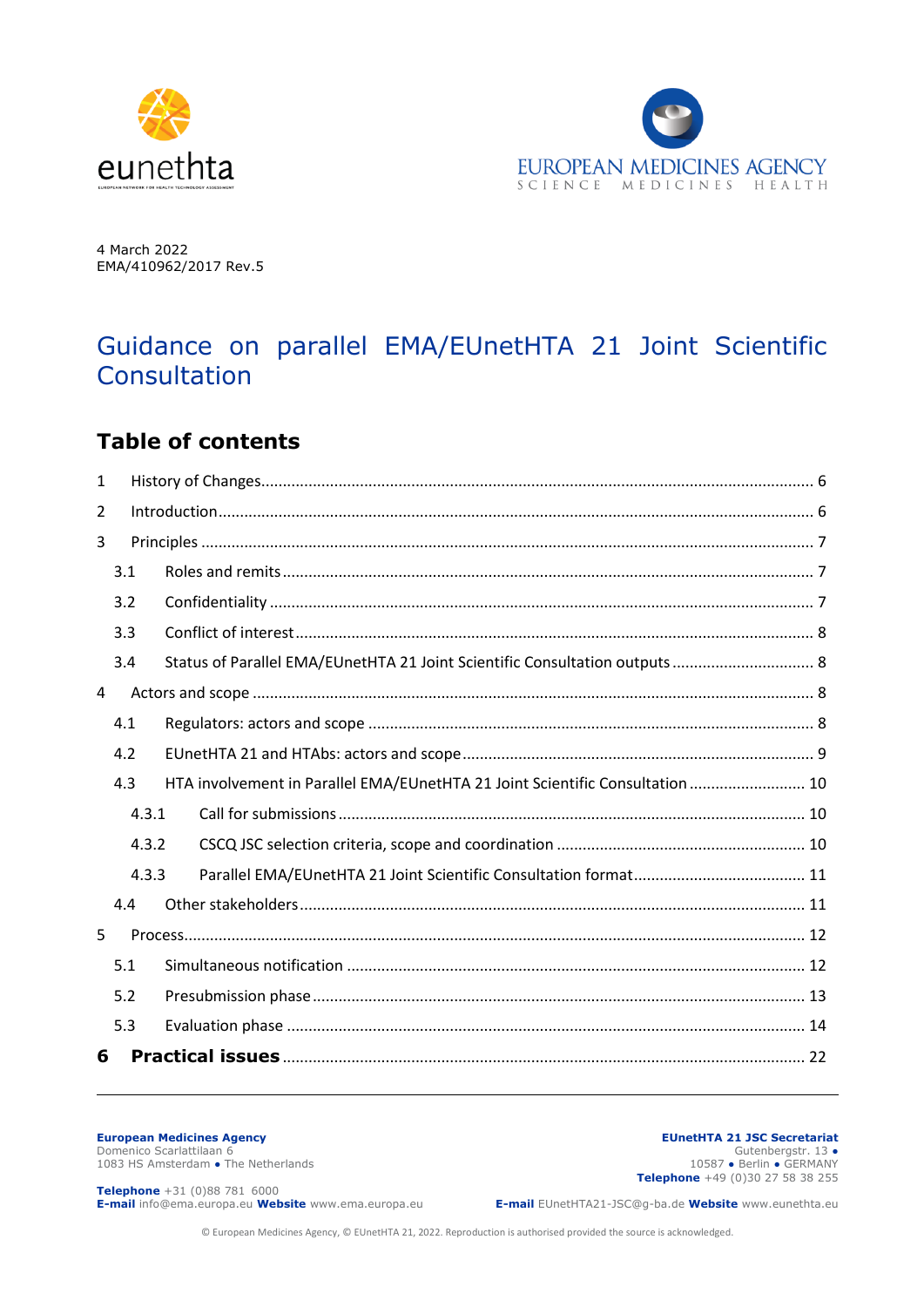| 8                       |                                                                                  |  |
|-------------------------|----------------------------------------------------------------------------------|--|
|                         |                                                                                  |  |
|                         |                                                                                  |  |
| $\overline{\mathbf{z}}$ |                                                                                  |  |
| 6.4                     | Briefing document for parallel EMA/EUnetHTA 21 Joint Scientific Consultation  22 |  |
| 6.3                     |                                                                                  |  |
| 6.2                     |                                                                                  |  |
|                         |                                                                                  |  |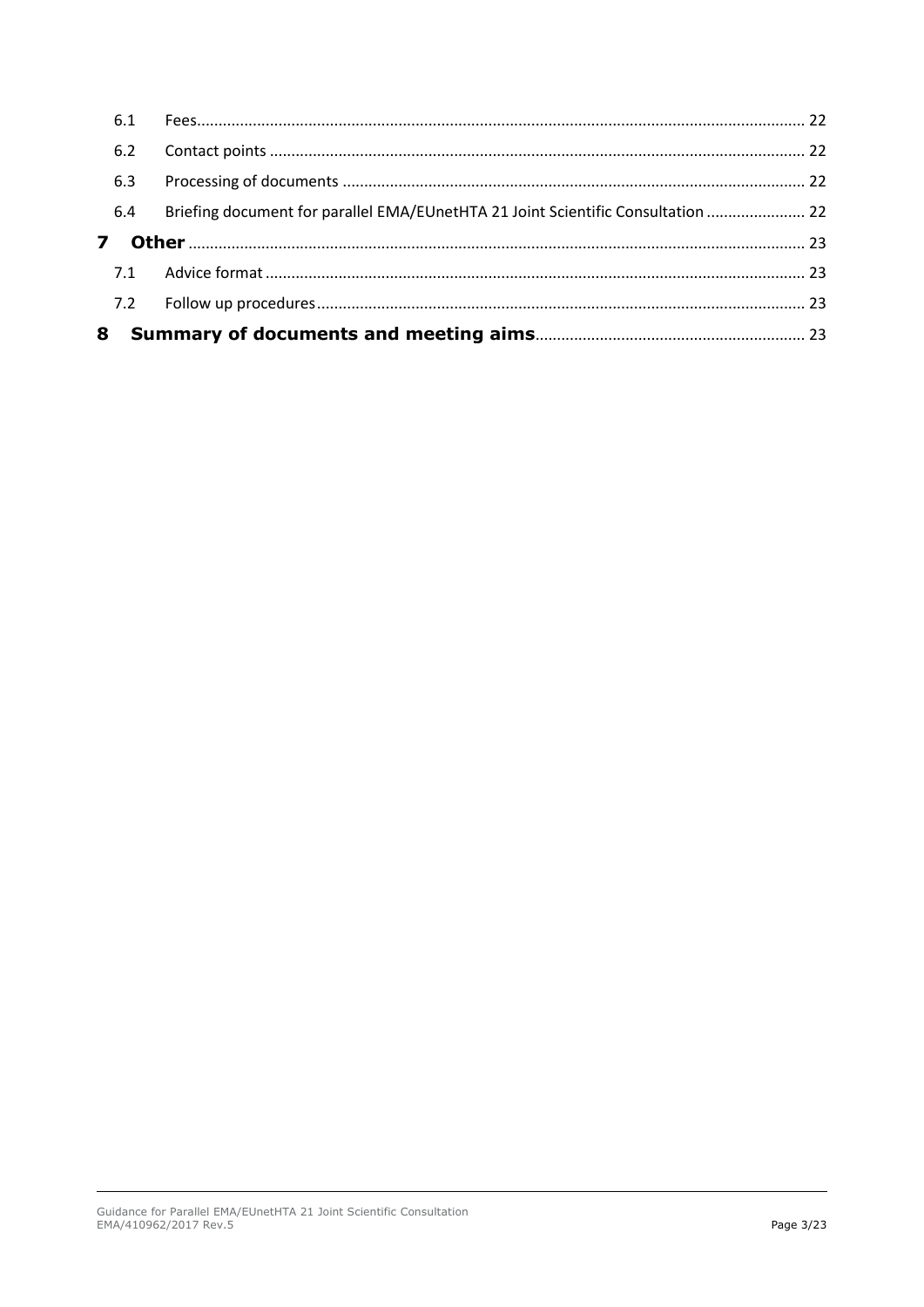# **Abbreviations**

| <b>AEMPS</b>     | Agencia Española de Medicamentos y Productos Sanitarios                                                           |
|------------------|-------------------------------------------------------------------------------------------------------------------|
| <b>AIFA</b>      | Agenzia Italiana del Farmaco, Italy                                                                               |
| <b>ATMPs</b>     | Advanced Therapy Medicinal Products                                                                               |
| <b>CAT</b>       | Committee for Advanced Therapies                                                                                  |
| <b>CHMP</b>      | Committee for Medicinal Products for Human Use                                                                    |
| <b>COMP</b>      | Committee for Orphan Medicinal Products                                                                           |
| <b>CSCQ</b>      | Committee for Scientific Consistency and Quality                                                                  |
| CSCQ JSC         | Joint Scientific Consultation Committee for Scientific Consistency and Quality                                    |
| EC               | European Commission                                                                                               |
| EU               | European Union                                                                                                    |
| EMA              | European Medicines Agency                                                                                         |
| EUnetHTA 21      | European Network for Health Technology Assessment 2021                                                            |
| F <sub>2</sub> F | Face to Face                                                                                                      |
| G-BA             | Gemeinsamer Bundesausschuss, Germany                                                                              |
| <b>HAS</b>       | Haute Autorité de Santé, France                                                                                   |
| <b>HCP</b>       | Health Care Professional                                                                                          |
| <b>HTA</b>       | Health Technology Assessment                                                                                      |
| <b>HTAbs</b>     | Health Technology Assessment bodies                                                                               |
| <b>INFARMED</b>  | National Authority of Medicines and Health Products, I.P., Portugal                                               |
| JA               | Joint Actions                                                                                                     |
| <b>JSC</b>       | Joint Scientific Consultation                                                                                     |
| <b>JSC HOG</b>   | Joint Scientific Consultation Hands-On Group                                                                      |
| KCE/KCE-NIHDI    | Centre fédéral d'expertise des soins de santé - Belgian Health Care Knowledge<br>Centre (KCE)                     |
| LoI              | Letter of Intent                                                                                                  |
| <b>NCA</b>       | National Competent authority                                                                                      |
| <b>NCPE</b>      | National Centre for Pharmacoeconomics (Ireland)                                                                   |
| <b>NIPN</b>      | National Institute of Pharmacy and Nutrition, Hungary                                                             |
| <b>NOMA</b>      | Norwegian Medicines Agency                                                                                        |
| <b>PICO</b>      | Approach used in evidence-based medicine to define e.g. Population -<br>Intervention - Comparator(s) - Outcome(s) |
| <b>PSA</b>       | Parallel Scientific Advice                                                                                        |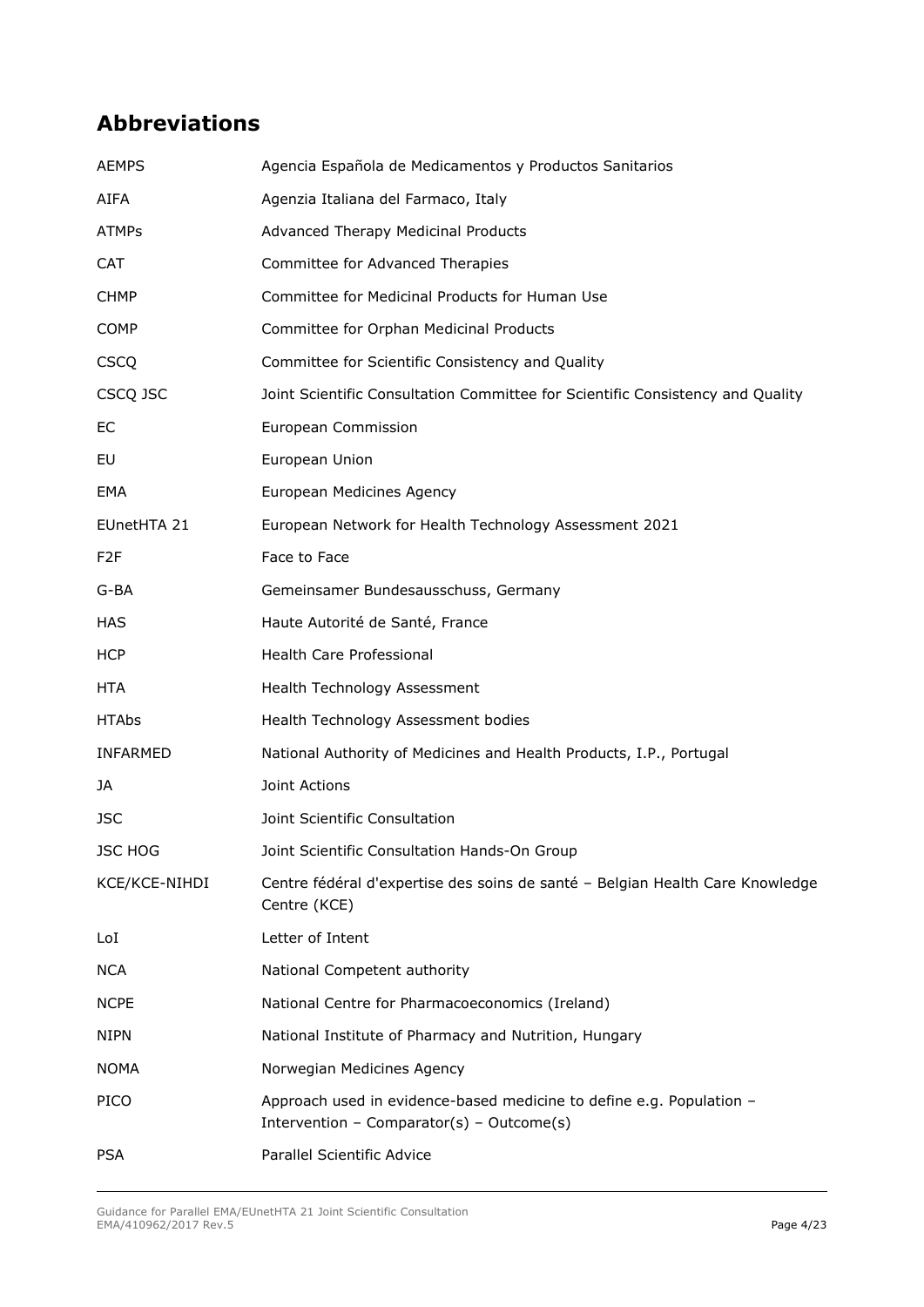| <b>PDCO</b> | Paediatric Committee                        |
|-------------|---------------------------------------------|
| <b>PLEG</b> | Post Licensing Evidence Generation          |
| <b>PRAC</b> | Pharmacovigilance Risk Assessment Committee |
| <b>SAWP</b> | Scientific Advice Working Party             |
| <b>SEED</b> | Shaping European Early Dialogues            |
| <b>SME</b>  | Small or Medium Enterprises                 |
| ТC          | Teleconference                              |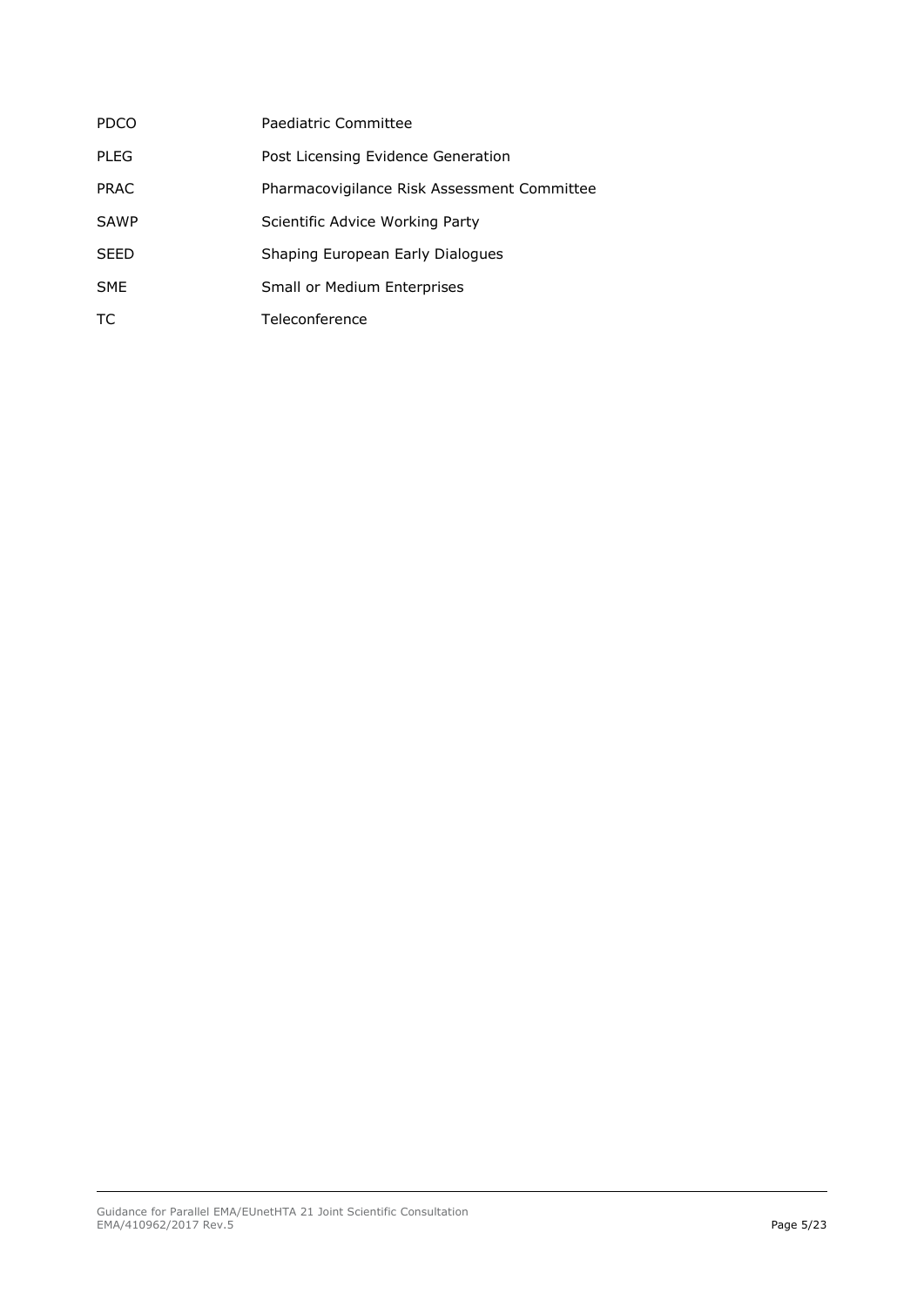# <span id="page-4-0"></span>**1 History of Changes**

This guidance replaces the "Guidance for Parallel Consultation" (EMA/410962/2017 Rev.3) as of the date of publication.

Key modifications in this version include:

- the Written-only meeting format has been suspended for the current Open Call within EUnetHTA 21 (all partners will continue to collaborate and discuss future options for different meeting formats besides the face to face (F2F) meeting format);
- Transformation of the early dialogue working party (EDWP) into Committee for Scientific Consistency and Quality for Joint Scientific Consultation (CSCQ JSC), update of the definition and composition of the CSCQ JSC and of the information regarding the EUnetHTA 21 JSC Secretariat;
- Renaming "parallel consultation" to "parallel EMA/EUnetHTA 21 Joint Scientific Consultation"

# <span id="page-4-1"></span>**2 Introduction**

As the first step to market access, a new medicine requires a marketing authorisation from a medicines regulatory agency. Following regulatory approval, Health Technology Assessment (HTA), providing evidence-based information and analysis, takes place at the national level in accordance with national practices and legislative frameworks<sup>1</sup>. HTA is then used to inform subsequent decisions on coverage (reimbursement) and price of an authorised drug at the national level.

Interactions between medicines' developers, Regulators and Health Technology Assessment bodies (HTAbs) or other possible stakeholders to discuss the development plan at an early stage of a medicinal product's clinical development means that robust evidence can be generated during pre-approval studies to meet the needs of respective decision-makers as efficiently as possible. Thus, a strong interaction between Regulators and HTAbs/other relevant stakeholders is critical to facilitate patients' access to important new medicines with added value and hence for the overall benefit of public health.

The European Medicines Agency (EMA) is the EU body responsible for coordinating the existing regulatory and scientific resources put at its disposal by EU Member States for the evaluation, supervision and pharmacovigilance of medicinal products, including the provision of Scientific Advice for regulatory purposes.

The European Network for Health Technology Assessment (EUnetHTA) was established to create an effective and sustainable network for HTA across Europe – working together to develop reliable, timely, transparent and transferable information to contribute to HTA in European countries, creating a sustainable system of HTA knowledge sharing, and promoting good practice in HTA methods and processes. In February 2021, a call for tender was launched to foster joint HTA work supporting EU cooperation on HTA beyond May 2021 (when the EU co-funded EUnetHTA Joint Action 3 ended), thus providing relevant input to the new legal framework on HTA. The contract was awarded to the EUnetHTA 21 Consortium in September, 2021. It provides for a maximum of 8 (and not less than 6) Joint Scientific Consultations (JSCs; formerly called Early Dialogues) for medicinal products. The EUnetHTA 21 partners continue to collaborate with EMA on a more efficient procedure while ensuring the best scientific quality and coordination. Our medium-term goal is to establish a regular, legally acceptable solution (respecting confidentiality and conflict of interest rules) to share JSC recommendations with the team producing Joint Clinical Assessment (JCA).

### **EUnetHTA 21 and EMA platform on evidence generation interactions**

This platform comprises enhanced collaboration for Parallel regulatory/HTA Scientific Advice between EMA and EUnetHTA 21 (henceforward referred to as Parallel EMA/EUnetHTA 21 Joint Scientific

 $\overline{\phantom{a}}$ 

<sup>1</sup> Development of archetypes for non-ranking classification and comparison of European National Health Technology Assessment systems. Allen et al. Health Policy 2013, Volume 113, Issue 3, December 2013, Pages 305–312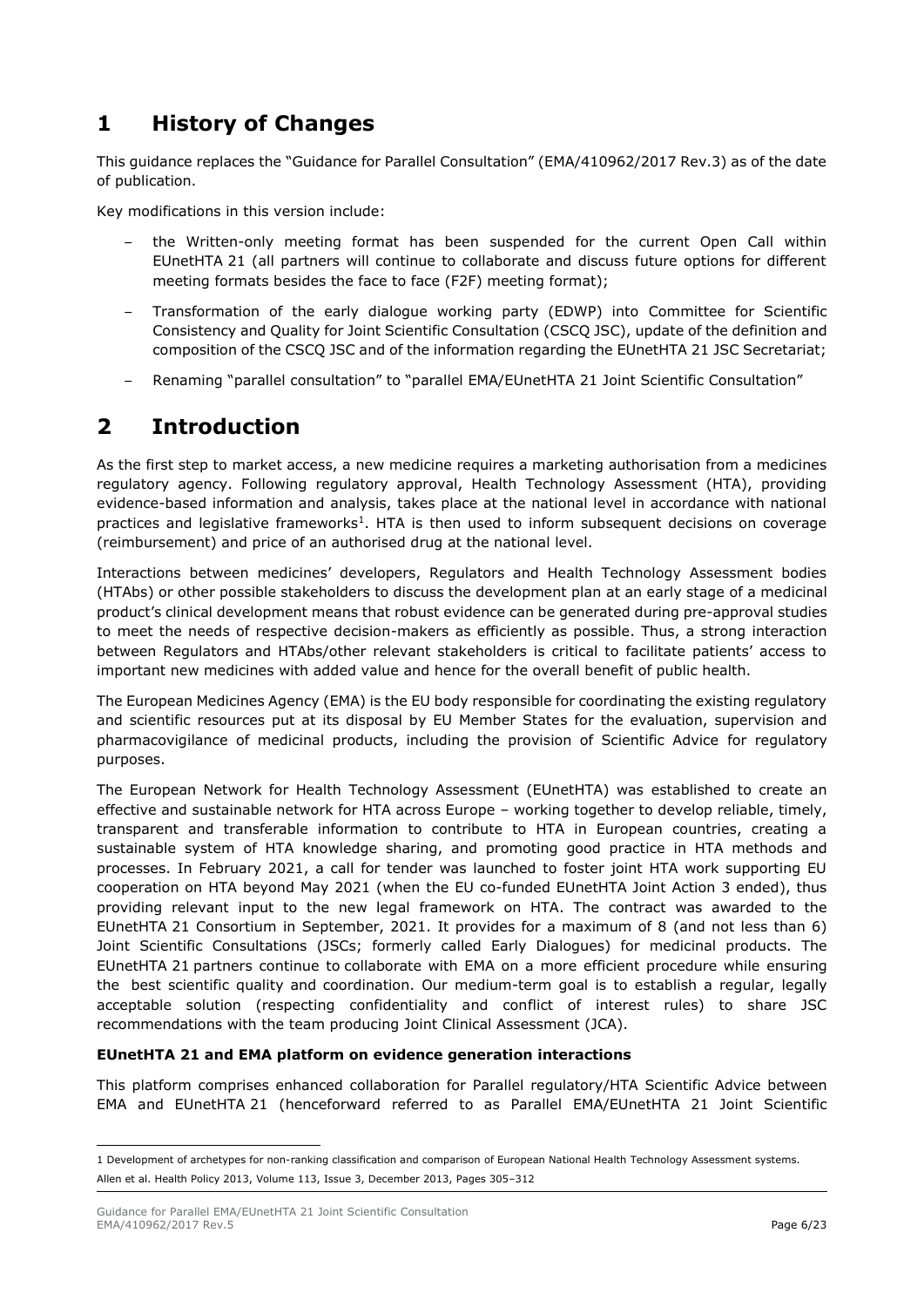Consultation (JSC)). Parallel EMA/EUnetHTA 21 JSC provides a single gateway for requests for parallel discussions before the start of pivotal clinical trials on initial evidence generation for Marketing Authorisation Application/Reimbursement, and Post Licensing Evidence Generation (PLEG) involving EMA and EUnetHTA 21 partner HTAbs. Partnership between EMA and EUnetHTA 21 also allows for: streamlined logistics, improved HTA coordination through EUnetHTA 21 JSC Secretariat, greater participation via the involvement of EUnetHTA 21 CSCQ JSC<sup>2</sup>, and maximum gain from the parallel procedure by optimising opportunities for mutual understanding and problem solving between Regulators and HTAs. This facilitates optimal and robust evidence generation for different stakeholders bringing benefits for patient access and public health.

For all submitted requests, the EUnetHTA 21 JSC Secretariat facilitates centralised HTA recruitment, and selection criteria is applied by the CSCQ JSC in order to decide if the request is accepted for a Parallel EMA/EUnetHTA 21 Joint Scientific Consultation. The CSCQ JSC selection criteria and process are fully explained below in section 3.3. Other products which are not selected for a parallel EMA/EUnetHTA 21 JSC could pursue a regular Scientific Advice procedure with EMA and may be eligible for national advice from some HTAbs.

All Parallel Scientific Advices will be conducted through this Parallel Consultation Platform.

# <span id="page-5-0"></span>**3 Principles**

## <span id="page-5-1"></span>*3.1 Roles and remits*

This guidance highlights ideal timelines and actions for each party undertaking a Parallel EMA/EUnetHTA 21 JSC.

This is a multi-stakeholder procedure with EMA and HTAbs being equal partners. As a multi-stakeholder procedure, collaboration and communication between all stakeholders are important to ensure agreement and clarity on the ownership of different actions, and to deliver on the objectives of the exercise.

Each participating body should adhere to the roles and responsibilities under their respective remit.

## <span id="page-5-2"></span>*3.2 Confidentiality*

By submitting a request for a Parallel EMA/EUnetHTA 21 JSC, the Applicant agrees to the exchange of information between EMA and participating EUnetHTA 21 HTAbs.

The Parallel EMA/EUnetHTA 21 JSC process is confidential.

EMA and associated regulatory experts are bound by the EMA code of conduct, and confidentiality agreements, and operate under the EMA policy on access to documents (Policy/0043).

EUnetHTA 21 prioritises confidentiality and each HTAb participant and associated expert, e.g. healthcare professionals and patient representatives, is required to submit a signed EUnetHTA 21 [Confidentiality](https://www.eunethta.eu/wp-content/uploads/2022/02/EUnetHTA-21-Confidentiality-Agreement_2022.pdf?x37933)  [Agreement.](https://www.eunethta.eu/wp-content/uploads/2022/02/EUnetHTA-21-Confidentiality-Agreement_2022.pdf?x37933)

Therefore, commercially confidential information provided to the EMA and EUnetHTA 21 within the context of a Parallel EMA/EUnetHTA 21 JSC is not shared with any party before authorisation outside of the respective EMA and HTA networks in the absence of a signed confidentiality undertaking or the consent of the sponsor.

 $\overline{\phantom{a}}$ 2 Composition of the CSCQ JSC: AIFA (Italy), AEMPS (Spain), G-BA (Germany), HAS (France), INFARMED (Portugal), KCE/KCE-NIHDI (Belgium), NCPE (Ireland), NIPN (Hungary), NOMA (Norway), TLV (Sweden) and ZIN (Netherlands).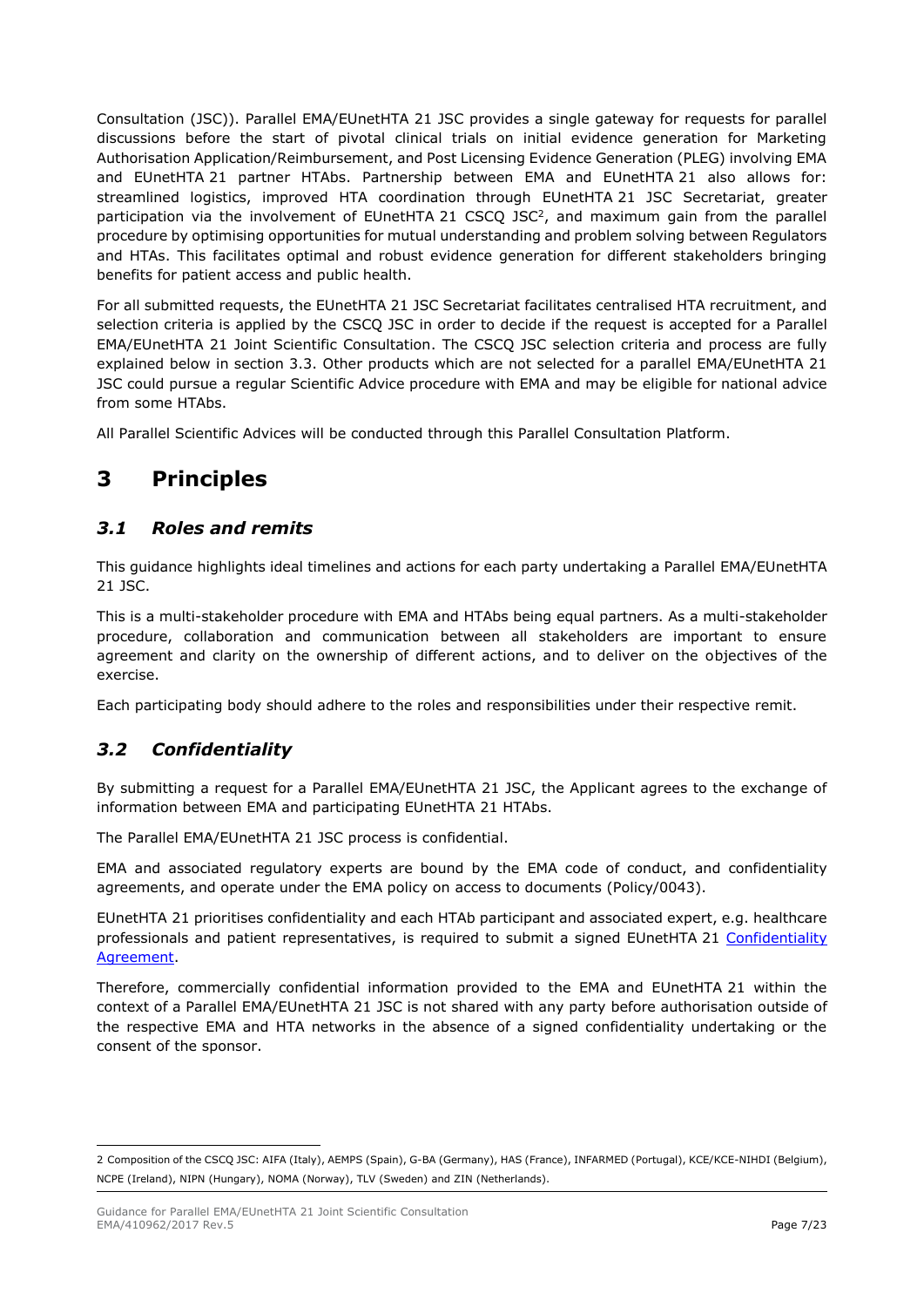## <span id="page-6-0"></span>*3.3 Conflict of interest*

EMA: Conflict of interest of regulatory experts, health care professionals (HCP) and patient representatives is handled in line with Policy 44.

EUnetHTA 21: Conflict of interest of EUnetHTA 21 partner HTAbs, health care professionals (HCP) and patient representatives is handled through the EUnetHTA 21 [Declaration of Interest \(DOI\) form.](https://www.eunethta.eu/wp-content/uploads/2022/02/EUnetHTA-21-Declaration-of-Interest-Form_2022.pdf?x37933) Further information can be found in the EUnetHTA 21 [Procedure Guidance for handling Declaration of Interest](https://www.eunethta.eu/wp-content/uploads/2022/03/D7.5-Procedure-Guidance-for-DOI-and-ECA_final-deliverable-v1.0.pdf?x37933)  [\(DOI\) form.](https://www.eunethta.eu/wp-content/uploads/2022/03/D7.5-Procedure-Guidance-for-DOI-and-ECA_final-deliverable-v1.0.pdf?x37933)

## <span id="page-6-1"></span>*3.4 Status of Parallel EMA/EUnetHTA 21 Joint Scientific Consultation outputs*

The advice provided by each stakeholder is not legally binding.

European Medicines' Regulators take the Committee for Medicinal Products for Human Use (CHMP) Scientific Advice/Protocol Assistance provided into consideration during the Marketing Authorisation Application (MAA). The Applicant needs to fully justify any deviations from the advice given. Please, see the EMA Scientific Advice Guidance document for further details.

Advice provided by EUnetHTA 21 partners is based on the documentation provided by the Applicant. The recommendation reflects the state-of-the-art of medical science and national requirements at the time of advice.

# <span id="page-6-2"></span>**4 Actors and scope**

The process described herein is only for Parallel EMA/EUnetHTA 21 JSC jointly involving EMA and EUnetHTA 21. For regulatory-only, please see EMA website and please refer to the EUnetHTA 21 Open Call.

## <span id="page-6-3"></span>*4.1 Regulators: actors and scope*

The Scientific Advice Working Party (SAWP) is an EMA standing working party with the remit of providing Scientific Advice and Protocol Assistance to Applicants, advising on the conduct of the various tests and trials necessary to demonstrate the quality, safety and efficacy of medicinal products (See "Mandate, objectives and rules of procedure of the Scientific Advice Working Party (SAWP)" (EMEA/CHMP/SAWP/69686/04 Rev 14).

The SAWP Rapporteur is a medicines regulator and a member, or alternate member, of SAWP who is responsible for providing reports further to the Scientific Advice or Protocol Assistance requests, addressing comments from the SAWP, Working Parties, and EMA Committees, drafting the SAWP List of Issues, acting as one of the 2 co-chairs for the F2F meeting, and drafting the final report for further input and consideration by SAWP and EMA Committees.

The EMA Scientific Officer supports the SAWP Rapporteurs with scientific and administrative coordination. This is the principal EMA contact person to be reached, along with the EMA Procedure Assistant, by the Applicant and EUnetHTA 21 for matters related to an individual procedure.

The EMA Scientific advice secretariat informs the EUnetHTA 21 JSC Secretariat who has been appointed as EMA Scientific Officer after receiving the submission via IRIS, while the applicant will be informed automatically by the IRIS system. EMA sends an EMA contact sheet to the EUnetHTA 21 JSC Secretariat including all details for regulator participants (i.e. SAWP Rapporteurs, EMA Scientific Officer, assistant and other contacts, if applicable) as soon as available.

For the EMA, through the Parallel Consultation, the Scientific Advice or Protocol Assistance provided to the Applicant is substantive, is prepared pursuant to Article 57 (1.n) of Regulation (EC) No 726/2004) and is adopted by CHMP having been elaborated through the SAWP.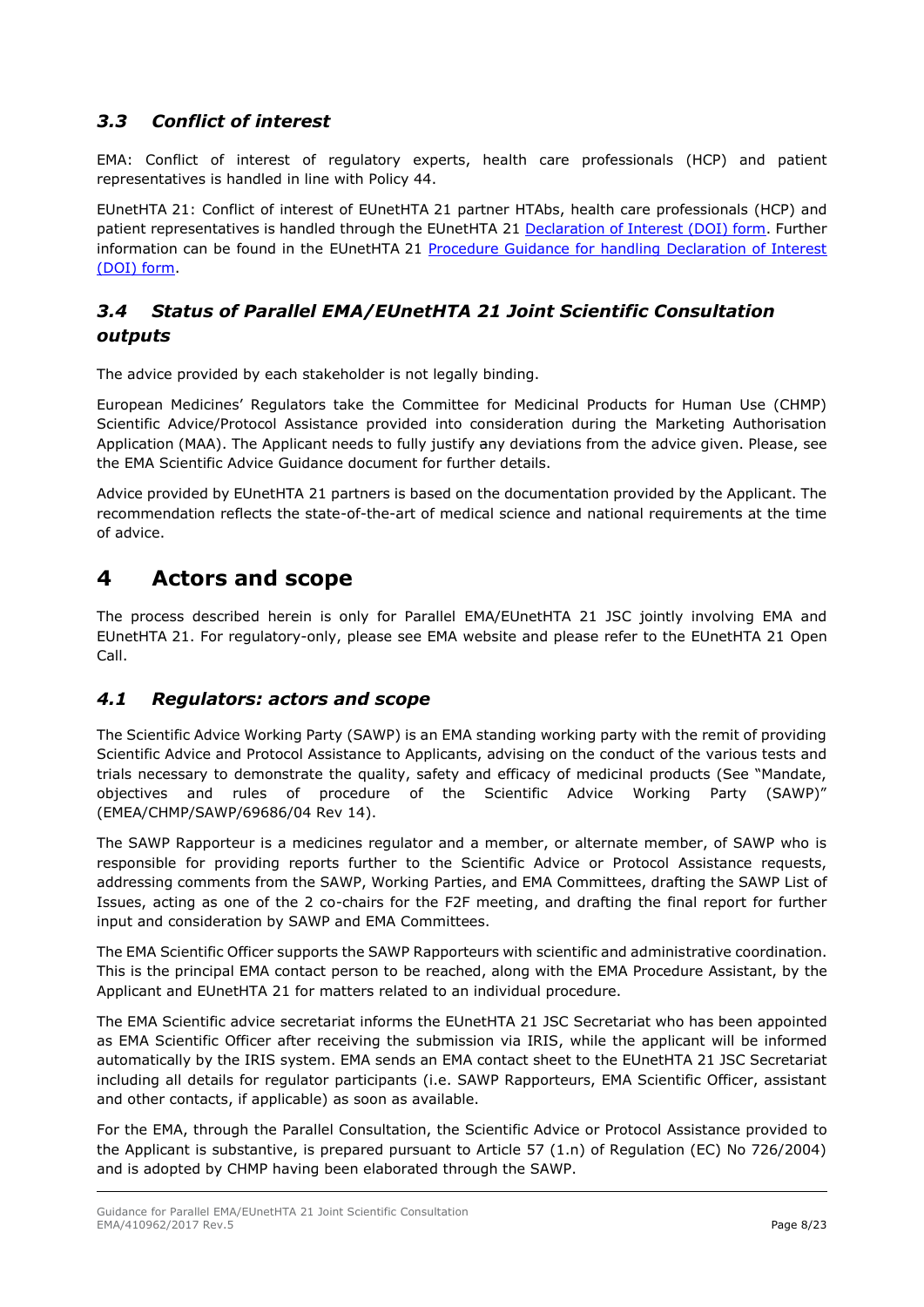Applicants may request advice on any medicinal products for use in humans, (as defined in Directive 2001/83 (as amended)), irrespective of the medicinal product's eligibility for the centralised procedure, and at any stage of the product lifecycle. This may include very early strategic advice, advice on novel development plans, broad advice, plans for pivotal phase III studies, post-authorisation safety and efficacy studies, advice on the development of registries, or risk management planning incorporating risk minimisation measures.

## <span id="page-7-0"></span>*4.2 EUnetHTA 21 and HTAbs: actors and scope*

The CSCQ JSC is a standing committee composed of 11 national HTAbs as permanent members i.e. AEMPS for Spain, AIFA for Italy, G-BA for Germany, HAS for France, INFARMED for Portugal, KCE/KCE-NIHDI for Belgium, NCPE for Ireland, NIPN for Hungary, NOMA for Norway, TLV for Sweden and ZIN for the Netherlands. The CSCQ JSC is the standing working party of the HTAbs for the performance of the scientific advice and is responsible for the following tasks:

- assess the eligibility of advice requests in view of the Eligibility Criteria, as specified in Section 3.3.2 as well as in the Open Call for Participation, and report to the JSC Secretariat on the eligibility and acceptance of the scientific advice requests;
- participate in the performance of the JSC
- validate all deliverables and give feedback
- Function as a mediation body in cases where a hands-on group cannot reach agreement. The JSC Hands-on Group (JSC HOG) represents all partners involved in a specific JSC.

A EUnetHTA 21 Assessor and Co-Assessor will be assigned for each JSC from among the JSC HOG.

The EUnetHTA 21 Assessor undertakes scientific coordination on behalf of HTAbs. For all procedures, the Assessor facilitates discussion between HTAbs in advance of meetings, interacts with the EMA and acts as a co-chair for the HTAbs. The Assessor is responsible for drafting the EUnetHTA 21 List of Issues, acting as one of the two co-chairs for the F2F meeting with the Applicant, drafting the recommendations for further input and consideration by JSC HOG as well as CSCQ JSC and providing EUnetHTA 21 final consolidated recommendations to the applicant addressing comments from the JSC HOG as well as the CSCQ JSC.

The EUnetHTA 21 Co-Assessor collects and consolidates responses from the JSC HOG and presents consolidated HTAb answers during the F2F Meeting together with the Assessor. The Co-Assessor interacts with the Assessor and EMA on scientific matters. The EUnetHTA 21 Co-Assessor supports the Assessor in the different tasks listed before.

The EUnetHTA 21 JSC Secretariat is responsible for all practical coordination of HTAb participation in a Parallel EMA/EUnetHTA 21 JSC. Together with the EMA Scientific Officer, on the regulatory side, the EUnetHTA 21 JSC Secretariat acts as the sole HTAb contact point for all Parallel EMA/EUnetHTA 21 JSCs. Additionally, the EUnetHTA 21 JSC Secretariat is responsible for insuring the receivability of a request and all project management on the HTAb side. Finally, the EUnetHTA 21 JSC Secretariat is responsible for engaging patients and patients' representatives and HCPs to provide expert input regarding HTA relevant aspects related to i.a. the condition, treatment and expectations of patients and the proposed development.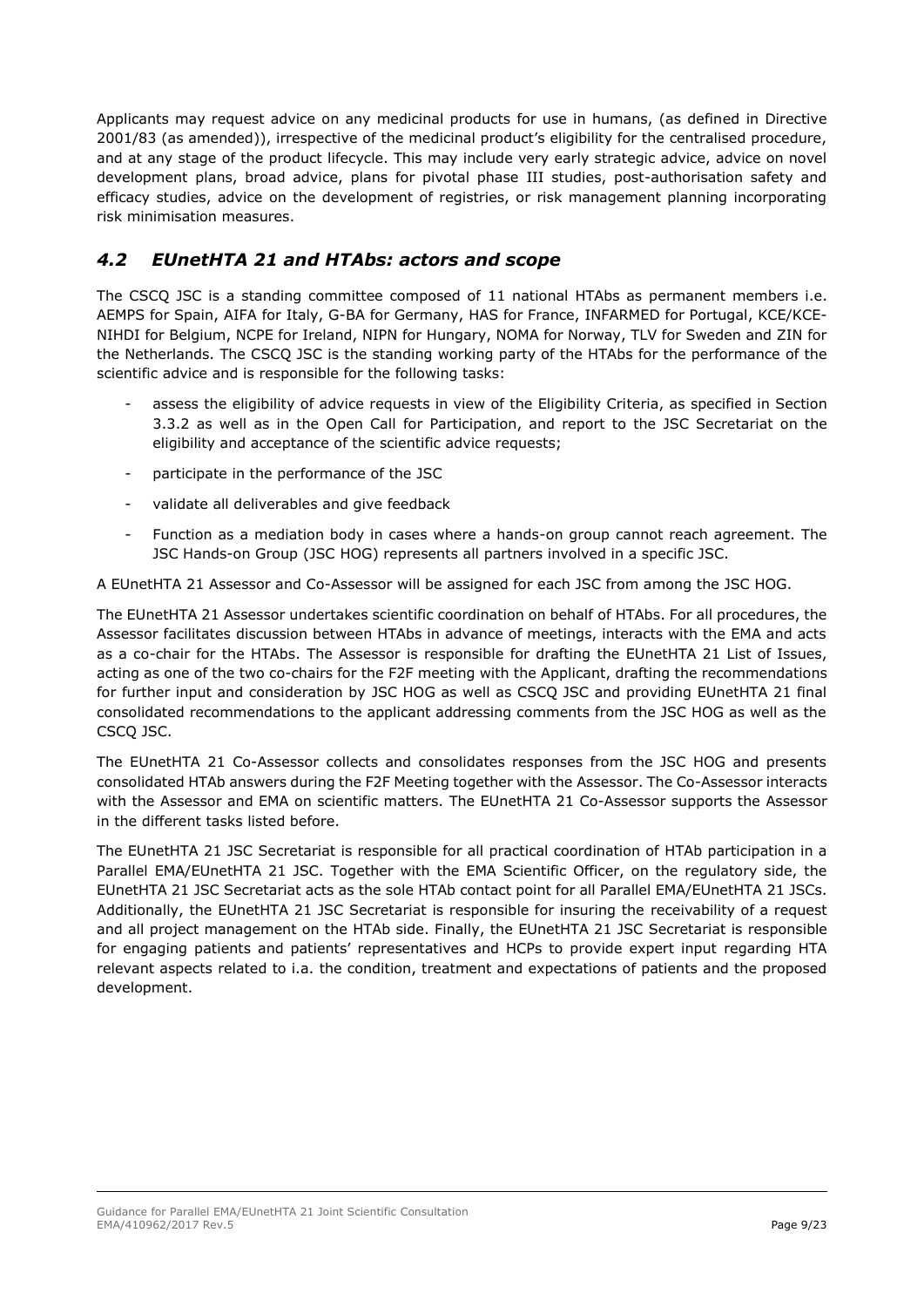# <span id="page-8-0"></span>*4.3 HTA involvement in Parallel EMA/EUnetHTA 21 Joint Scientific Consultation*

# <span id="page-8-1"></span>**4.3.1 Call for submissions**

The EUnetHTA 21 JSC Secretariat has published an Open Call for applications for Parallel EMA/EUnetHTA 21 JSC. In order to apply for JSC, sponsors/health technologies developers should complete the EUnetHTA 21 JSC application form available on the EUnetHTA website or upon request [\(EUnetHTA21-](mailto:EUnetHTA21-JSC@g-ba.de) [JSC@g-ba.de\)](mailto:EUnetHTA21-JSC@g-ba.de) and submit their application and annexes (if applicable) via Eudralink to the EUnetHTA 21 JSC Secretariat (EUnetHTA21-JSC@q-ba.de). The Applicant's request for a EUnetHTA 21 JSC should provide sufficient information to substantiate the claimed basis for selection and follow the guidance notes provided with the form. In all cases, the submitted applications must comply with the selection criteria described in the open call for participation. Once the call is closed, the CSCQ JSC members will review the applications. All Applicants will be informed of the CSCQ JSC decision two weeks after termination of the call. Promising products that could not be selected will be considered for a waiting list.

EUnetHTA 21 reserves the right to contact the Applicant in order to discuss their request.

The EUnetHTA 21 JSC Secretariat communicates the outcome of the selection to all Applicants and EMA once the decision is final. For those requests that are selected, information will also be provided regarding the final participating HTAbs to the Applicant and EMA according to the Parallel EMA/EUnetHTA 21 JSC format and to the process outlined in [Table 2.](#page-15-0)

## <span id="page-8-2"></span>**4.3.2 CSCQ JSC selection criteria, scope and coordination**

Due to the tender specifications in EUnetHTA 21, the number of products to be selected for the JSC is limited. As the number of applicants is expected to exceed the number of slots, a selection of products will be necessary. With regard to the future HTA regulation, EUnetHTA 21 will apply the same selection criteria as defined in the EU HTA regulation. A prerequisite for a JSC is that the clinical trial (pivotal phase II/ or III) has not yet started.

Promising candidates have to meet all of the following essential criteria to be considered relevant.

- a) unmet medical needs (no treatment or only unsatisfactory treatment available);
- b) first in class;
- c) potential impact on patients, public health, or healthcare systems;
- d) significant cross-border dimension;
- e) major Union-wide added value; or
- f) Union clinical research priorities

Oncology products and/or ATMPs and indications for which there is no established guidance for clinical development (i.e. in absence of recent HTA evaluation in a similar indication) are also given preferred consideration.

As the selection criteria are applied for the first time in this open call, the specification of the selection criteria, their operationalisation and applicability will be further developed in the course of EUnetHTA 21. The generation of consolidated HTA outputs through the CSCQ JSC involves identifying aspects of development programs for which there is a shared position amongst HTAbs and attempting to reach consensus. Where necessary individual positions will be presented in the document annex. The final output is the EUnetHTA 21 Final Written Recommendations, a single written report including: consolidated EUnetHTA 21 Final Recommendations for shared positions, individual HTAb answers to those questions for which consensus was not possible and anonymised transcripts of any patient and/or HCP input obtained through the procedure.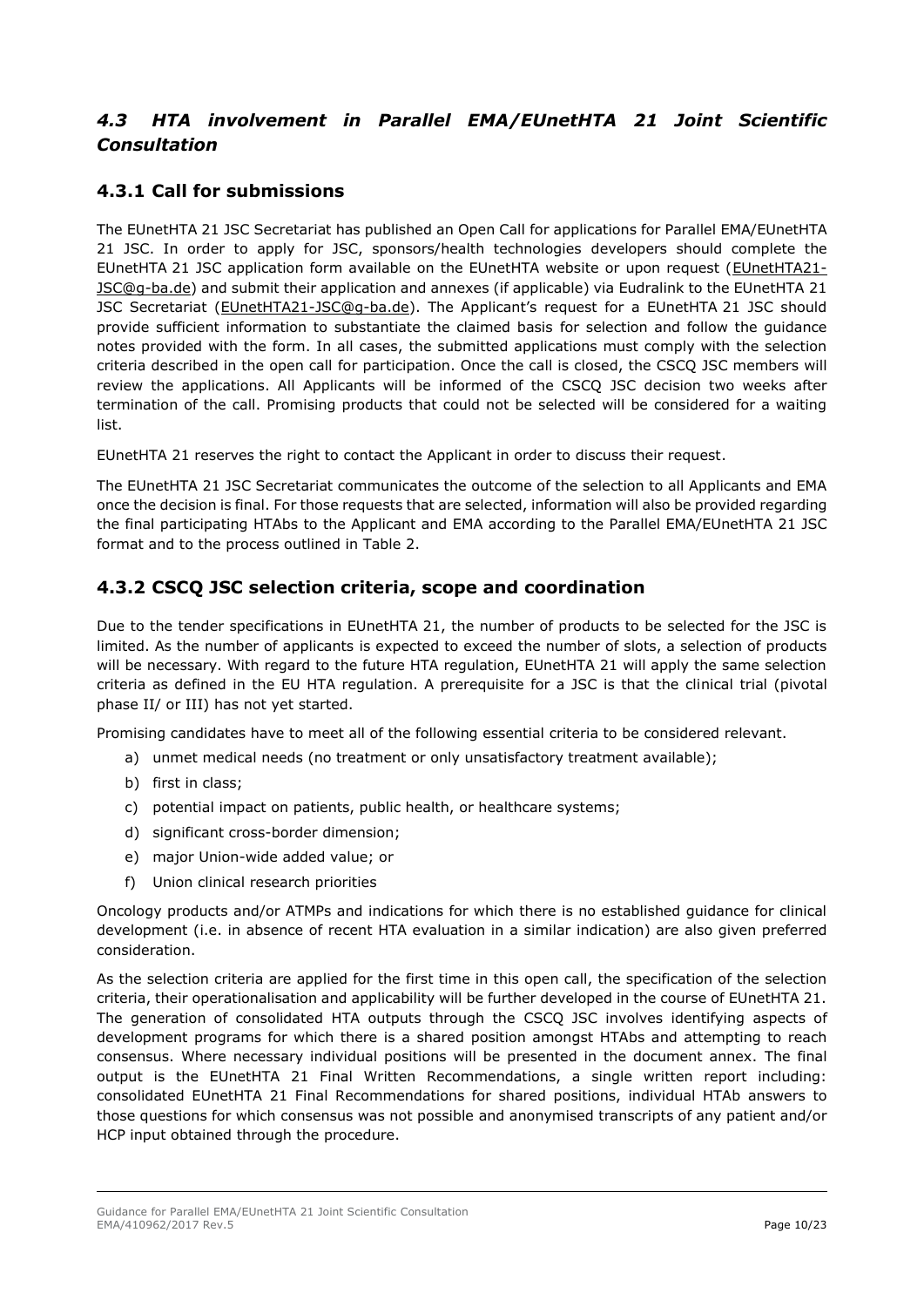## <span id="page-9-0"></span>**4.3.3 Parallel EMA/EUnetHTA 21 Joint Scientific Consultation format**

There is one single procedure for Parallel EMA/EUnetHTA 21 JSCs within the two open calls in EUnetHTA 21; the consultations take place in a F2F meeting format. All Parallel EMA/EUnetHTA 21 JSCs are supported by the EUnetHTA 21 JSC Secretariat, thereby benefiting from HTA scientific and administrative coordination, consolidated HTA comments and List of Issues, a concerted effort to find agreement among the CSCQ JSC regarding specific issues as well as a consolidated document containing EUnetHTA 21's Final Written Recommendations.

Preliminary exchange on organisational topics will be exchanged with EMA during the Administrative TC.

The entire procedure will be approximately 3,5 months in duration starting from reception of the Draft Briefing Book. The applicant needs to produce written answers to a EUnetHTA 21 List of Issues. The parallel EMA/EUnetHTA 21 JSC with a F2F meeting allows for a direct exchange between the participating HTAbs, EMA and the Applicant. The Applicant will be provided with the Final Written Recommendations from HTAbs only at the end of procedure as indicated on the published timeline. Exchanges between HTAbs and EMA and the high-quality output expected of EUnetHTA 21 are guaranteed for this procedure as well. The full procedure is detailed in Table 2.

### <span id="page-9-1"></span>*4.4 Other stakeholders*

From an early stage, the EMA along with HTAbs may consider the need for additional clinical experts in a given procedure and F2F meeting. The inclusion of patient representatives is expected on a routine basis.

#### **EMA**

Regulators' clinical experts are identified through National Competent Authorities (NCA) and SAWP members. An HCP representative may also be invited by the EMA through the EMA HCP Working Party framework, as well as other stakeholders as appropriate.

Individual patient experts are identified through patient organisations under the framework for interaction between the EMA and patients and consumers, and their organisations (EMA/637573/2014).

Where possible, patient representatives are invited to attend all TCs and the F2F meeting; briefing of chairpersons (on the inclusion of a patient representative) and patients (on the aims and nature of the meeting) by EMA Scientific Officer is essential. Any additional time or facilities required by patients should be considered.

EMA exchanges with EUnetHTA 21 JSC Secretariat on the participation of clinical experts and/or patient representatives.

#### **EUnetHTA 21**

EUnetHTA 21 is committed to involving experts (patients and HCP) in its work – including JSCs. Hearing directly from patients about the outcomes that matter to them and how their condition impacts their quality of life and hearing directly from HCP about natural disease history and current disease management are areas that are important from an HTA perspective.

EUnetHTA 21 systematically endeavors to involve patients and patients' representatives in all of its JSCs. In order to best capture this input, EUnetHTA 21 employs three approaches which are outlined in [Table](#page-10-2)  [1](#page-10-2) below.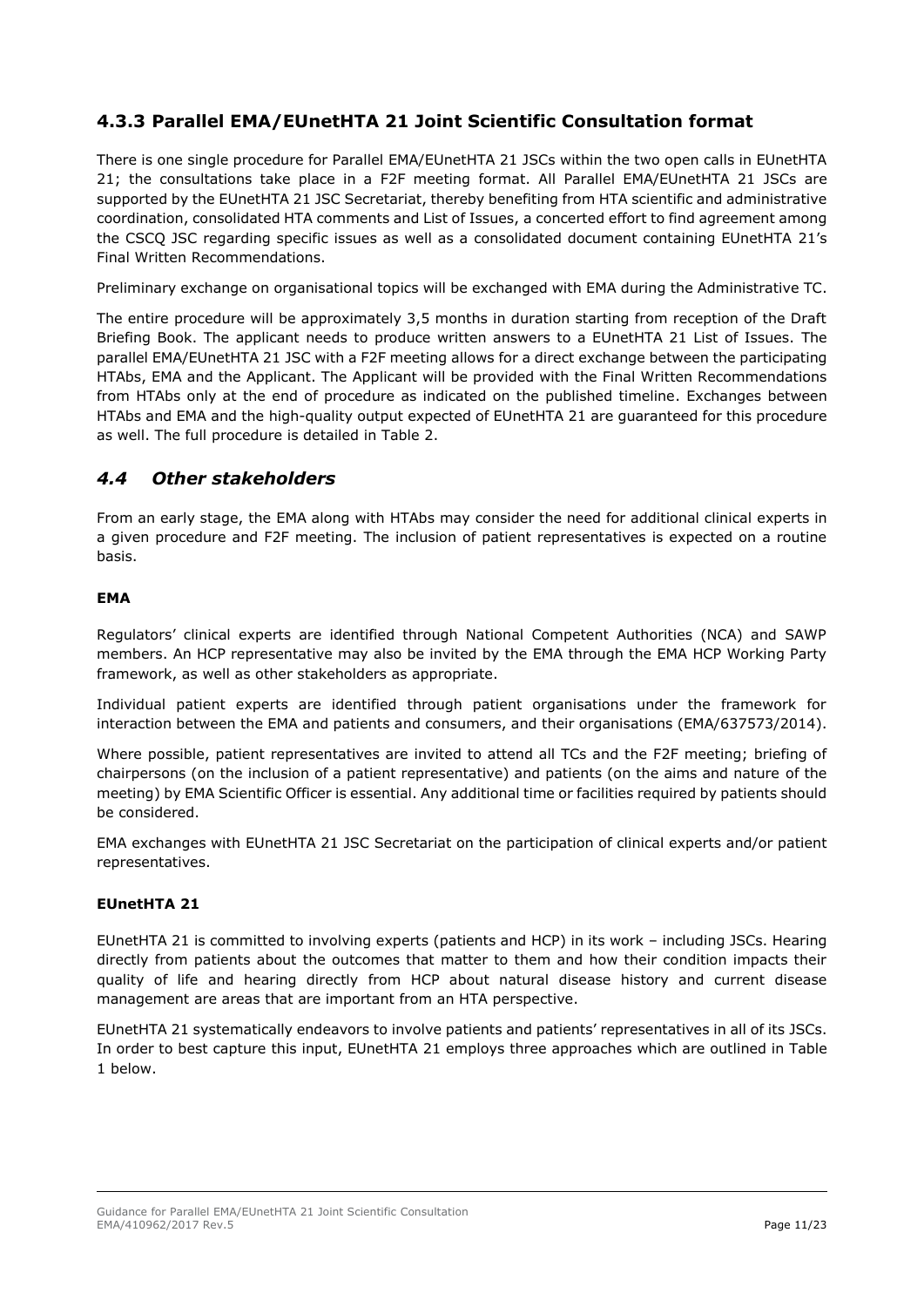| Table 1: EUnetHTA21's three approaches to Expert Involvement                                                                               |                                                                                                                                                                                                                                |  |  |
|--------------------------------------------------------------------------------------------------------------------------------------------|--------------------------------------------------------------------------------------------------------------------------------------------------------------------------------------------------------------------------------|--|--|
| <b>Approach</b>                                                                                                                            | <b>Expert Deliverables</b>                                                                                                                                                                                                     |  |  |
| Approach 1: Expert interviewed regarding<br>the disease and their experience.                                                              | Minutes of the interview<br>Expert contribution visible in final EUnetHTA 21<br>$\bullet$<br>recommendations<br>Feedback questionnaire and interview<br>$\bullet$                                                              |  |  |
| <b>Approach 2:</b> Approach $1 +$ discussion with<br>local HTAb regarding submission file from<br>the Applicant (without applicant).       | Minutes of the interview<br>$\bullet$<br>Expert contribution visible in final EUnetHTA 21<br>٠<br>recommendations<br>Share final EUnetHTA 21 recommendations<br>$\bullet$<br>Feedback questionnaire and interview<br>$\bullet$ |  |  |
| <b>Approach 3:</b> Approach $2 +$ discussion with<br>all participating HTAbs regarding the<br>submission file and participation in the F2F | Minutes of the interview<br>$\bullet$<br>Expert contribution visible in final EUnetHTA 21<br>٠<br>recommendations                                                                                                              |  |  |

<span id="page-10-2"></span>

|  |  |  | Table 1: EUnetHTA21's three approaches to Expert Involvement |
|--|--|--|--------------------------------------------------------------|
|--|--|--|--------------------------------------------------------------|

The selection of which approach to be used is the responsibility of the EUnetHTA 21 JSC Secretariat, who is also responsible for recruitment. This decision is based on multiple factors including: the identification of a patient and/or healthcare professional corresponding to a specific approach, availability to participate in the procedure, etc. Furthermore, it is possible that multiple approaches may be used in the same JSC.

• Share final EUnetHTA 21 recommendations • Feedback questionnaire and interview

The EUnetHTA 21 JSC Secretariat exchanges with EMA on the participation of clinical experts and/or patient representatives.

Refinement of the patient participation processes will be carried out within the framework of EUnetHTA 21. Therefore, the process described here may change and the document will be adapted as necessary.

# <span id="page-10-0"></span>**5 Process**

meeting with the applicant.

## <span id="page-10-1"></span>*5.1 Simultaneous notification*

For all Parallel EMA/EUnetHTA 21 JSCs, the Applicants who received a notification of selection by EUnetHTA 21 after the Open Call (see section 3.3) should notify the EMA Scientific Advice secretariat by means of an application submitted via the IRIS platform. The EMA and EUnetHTA 21 Secretariat should simultaneously receive the draft briefing package prior to the deadline published for the intended procedure start date (for submission details, please refer to 4.2 "default without presubmission TC").

This IRIS submission deadline is approximately 1 month (30 days) before the formal procedure start date (day 0 or SAWP 1) and 3 months before the intended F2F meeting (day 60 or SAWP 3 meeting). For accurate submission deadlines, please refer to the relevant [submission deadlines](https://www.ema.europa.eu/en/human-regulatory/research-development/scientific-advice-protocol-assistance/scientific-advice-protocol-assistance-regulatory-procedural-guidance) on the EMA website.

EMA and EUnetHTA 21 JSC Secretariat will then mutually agree the allocation of F2F meeting slots, accommodating any closed HTA meetings, considering the batch of requests for the intended start date. EMA will confirm the date and time of the F2F meeting in writing to EUnetHTA 21 JSC Secretariat and the Applicant by approximately day - 40.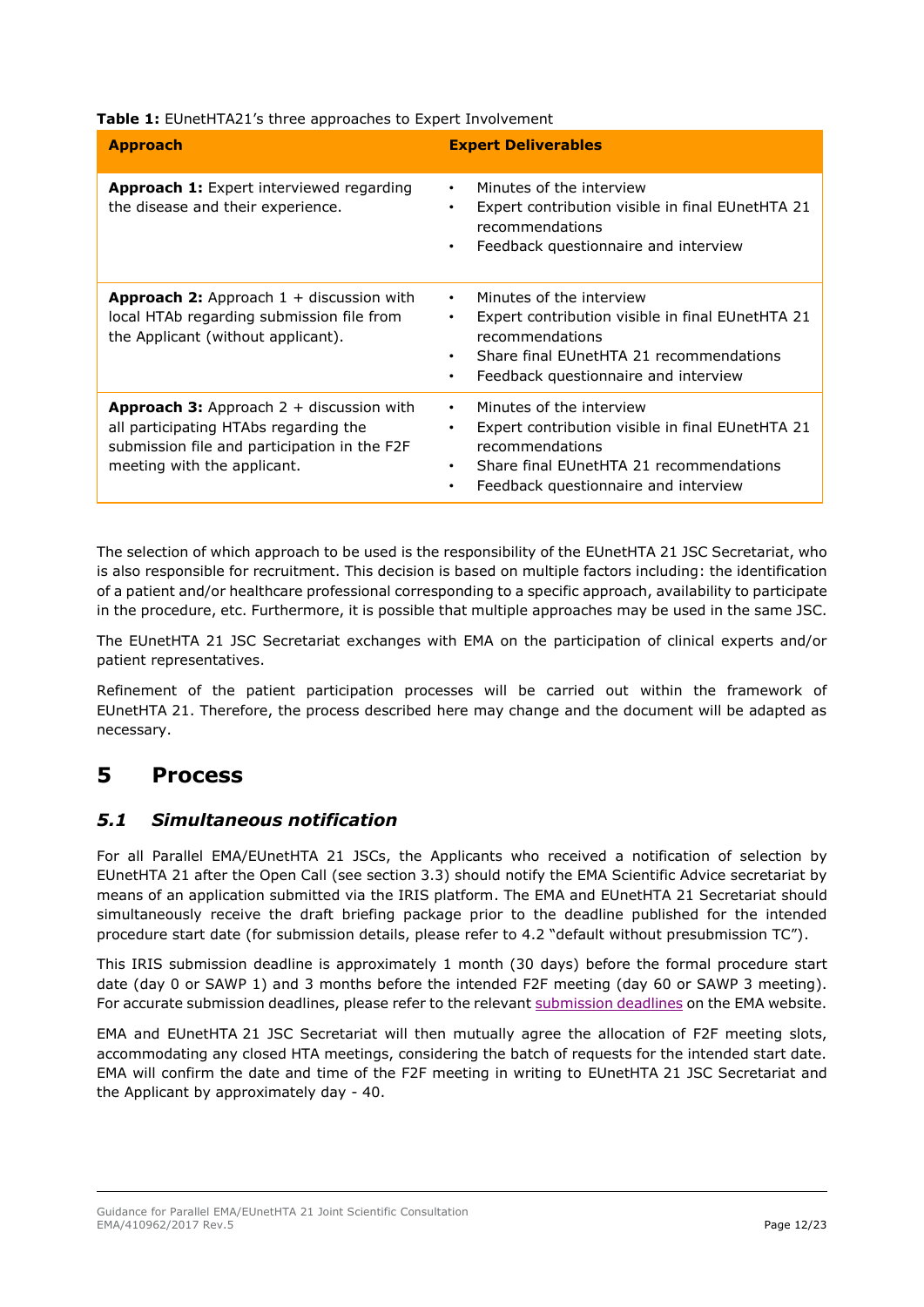## <span id="page-11-0"></span>*5.2 Presubmission phase*

For all Parallel EMA/EUnetHTA 21 JSCs, the presubmission phase starts when the Applicant submits the request to the EMA through IRIS and sends the draft briefing package to the EUnetHTA 21 JSC Secretariat via Eudralink [\(https://eudralink.ema.europa.eu/\)](https://eudralink.ema.europa.eu/).

### *Default without presubmission TC*

By default, the presubmission phase is based on written comments on the draft briefing document.

The draft briefing package should be submitted at least 30 days before the due start date (Day 0 or SAWP1) of the procedure. (See published parallel EMA/EUnetHTA 21 JSC [published timetables](http://www.ema.europa.eu/ema/index.jsp?curl=pages/regulation/document_listing/document_listing_000122.jsp&mid=WC0b01ac0580022bb2) for a 70 day procedure; SAWP 3 provides the intended F2F meeting date).

In addition to the standard EMA timetables, EMA sets up a timetable in consultation with the EUnetHTA 21 JSC Secretariat for each procedure including closed EMA EUnetHTA 21 interactions following receipt of the submission from the Applicant and confirmation of JSC HOG selection/participating HTAbs from EUnetHTA 21 JSC Secretariat. EMA sends this timetable to all participants. Calendar meeting requests are sent by EMA to the EUnetHTA 21 JSC Secretariat and other regulatory participants shortly after a TC or meeting is confirmed.

The Applicant simultaneously submits the request through IRIS and sends Draft Briefing Document to the EUnetHTA 21 JSC Secretariat<sup>3</sup> in accordance with the agreed timeline. It is important that the timelines are adhered to so that that participants have sufficient time with the draft briefing document in order to provide feedback to the Applicant, and also such that there is sufficient time for the Applicant's revision before the agreed formal start of the procedure. Initial written comments from the EMA and EUnetHTA 21 JSC Secretariat (collated comments from HTAbs) are provided directly to the Applicant by 15 working days, where necessary for the optimisation of the draft submission prior to the start of the procedure. However, EUnetHTA 21 reserves the right to contact the Applicant in order to request further clarification at any time within the procedure, if needed.

Comments are shared between EMA Scientific Officer and EUnetHTA 21 JSC Secretariat and consider: the scope, wording and clarity of the questions, whether the material provided in the briefing package is sufficient to answer the questions posed, whether all the right questions have been asked or if additional questions should be added, and to consider whether the questions are appropriately addressed to HTAbs, Regulators or both.

### *Finalising the briefing document*

 $\overline{a}$ 

The Applicant submits a revised final briefing document with all annexes and references having addressed the EMA comments and EUnetHTA 21 points of clarification (if any) through IRIS and also sends these to the EUnetHTA 21 JSC Secretariat via Eudralink [\(https://eudralink.ema.europa.eu/\)](https://eudralink.ema.europa.eu/), at least 5 full working days before the start of the procedure. One version should be in "track changes" mode and the other should be "clean". Both EMA and EUnetHTA 21 JSC Secretariat conduct an administrative check to ensure the briefing package is fit for purpose (i.e. that all annexes and references are present and readable, and that any essential changes have been made to the briefing document).

Following confirmation of validation from EMA, the Applicant submits the final briefing document through IRIS and sends this also to the EUnetHTA 21 JSC Secretariat via Eudralink, before the start of the procedure. The Applicant should ensure that the final briefing document has been received by both parties.

<sup>&</sup>lt;sup>3</sup> The submission to EUnetHTA 21 must be done via Eudralink [\(https://eudralink.ema.europa.eu/\)](https://eudralink.ema.europa.eu/) which will allow for the confidential exchange of information between EUnetHTA 21 and the Applicant.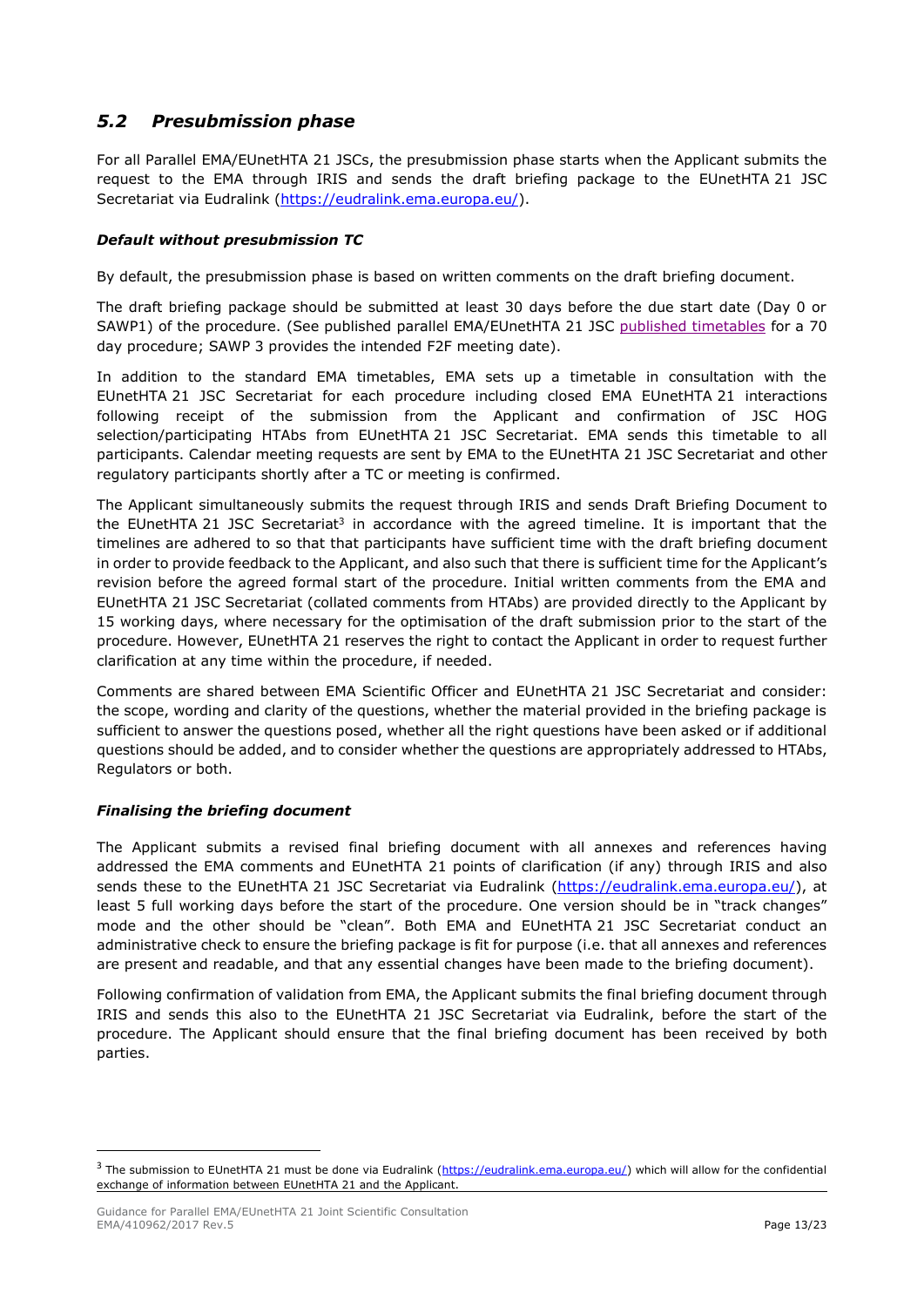The presubmission phase ends with the circulation of the final briefing document prior to SAWP 1 (Wednesday before start of SAWP; SAWP1 defined according to the published timelines) as in the published Parallel Scientific Advice timelines.

## <span id="page-12-0"></span>*5.3 Evaluation phase*

### *Lists of Issues*

For all Parallel EMA/EUnetHTA 21 JSCs, Lists of Issues facilitate the discussion during the F2F meeting by indicating the focus of Regulators' and HTAbs' discussion.

In the regulatory process, the SAWP discusses the first reports (preliminary views) at the SAWP 2 meeting and drafts a Regulators' List of Issues by approximately day 32 of the procedure.

In the EUnetHTA 21 process, CSCQ JSC members participating in the advice (JSC HOG) discuss draft positions and major issues (following PICO (Population, Intervention, Comparator, Outcome)) pre-listed by the Assessor and Co-Assessor during an e-meeting around day 30 of the procedure.

### *Exchange between EMA and HTAbs*

The purpose of the pre-F2F TCs is to exchange and understand respective (preliminary) positions of the different Regulator and HTAb participants on the major aspects of trial designs such as population, comparator or endpoints should be identified. Potential solutions that could facilitate one trial, or at least one development plan, could be discussed in advance of the F2F meeting. The Regulator's chairperson for the F2F meeting should be agreed in the pre-F2F TC.

The EMA arranges a first closed preparatory TC between EMA and EUnetHTA 21 (JSC Secretariat, Assessor and Co-Assessor), to take place around day 35 of the procedure, focusing on draft recommendations and the issues identified by Regulators and HTAbs. Final versions of List of Issues are sent to the Applicant by the EMA and EUnetHTA 21 JSC Secretariat respectively after the TC. They are also exchanged between EMA and EUnetHTA 21 JSC Secretariat.

### *Preparation for F2F meeting*

The Applicant can contact the EMA Scientific Officer and/or EUnetHTA 21 JSC Secretariat regarding the format of the F2F meeting. This is to ensure that the meeting fulfils the needs of involved stakeholders. The Applicant should send any written responses to the EUneHTA 21 List of Issues 12 working days before the F2F meeting directly to EUnetHTA 21 JSC Secretariat. For EMAs List of Issues, the applicants' written response is expected 5 working days before the start of the F2F meeting week (SAWP3 meeting week, according to the published timelines). There should be no major changes to the development plan compared to the final briefing document, unless the process in topic "Amended development plans" has been followed.

The Applicant should submit the final presentation and list of participants directly to all EMA contacts and to EUnetHTA 21 JSC Secretariat, 2 working days before the end of the week preceding the F2F meeting week (SAWP3 meeting week, according to the published timelines). Any changes to the presentation after this date will not be accepted. The presentation can include a very brief introduction, rationale and status of the program. An upper limit of 5 slides for this introduction is recommended to maximise the time available for the questions and discussion. Once shared with the meeting participants, according to the agreed timelines, the presentation should not be amended by the Applicant. There should be no major changes to the development plan compared to the final briefing document, unless the process in topic "Amended development plans" has been followed.

The EUnetHTA 21 JSC secretariat is asked to send their final list of attendees to the EMA also in advance of the meeting (1 week before the F2F). Applicants may have up to 12 representatives which can be increased to 14 in case of applicants between collaborating companies. The EMA circulates a preliminary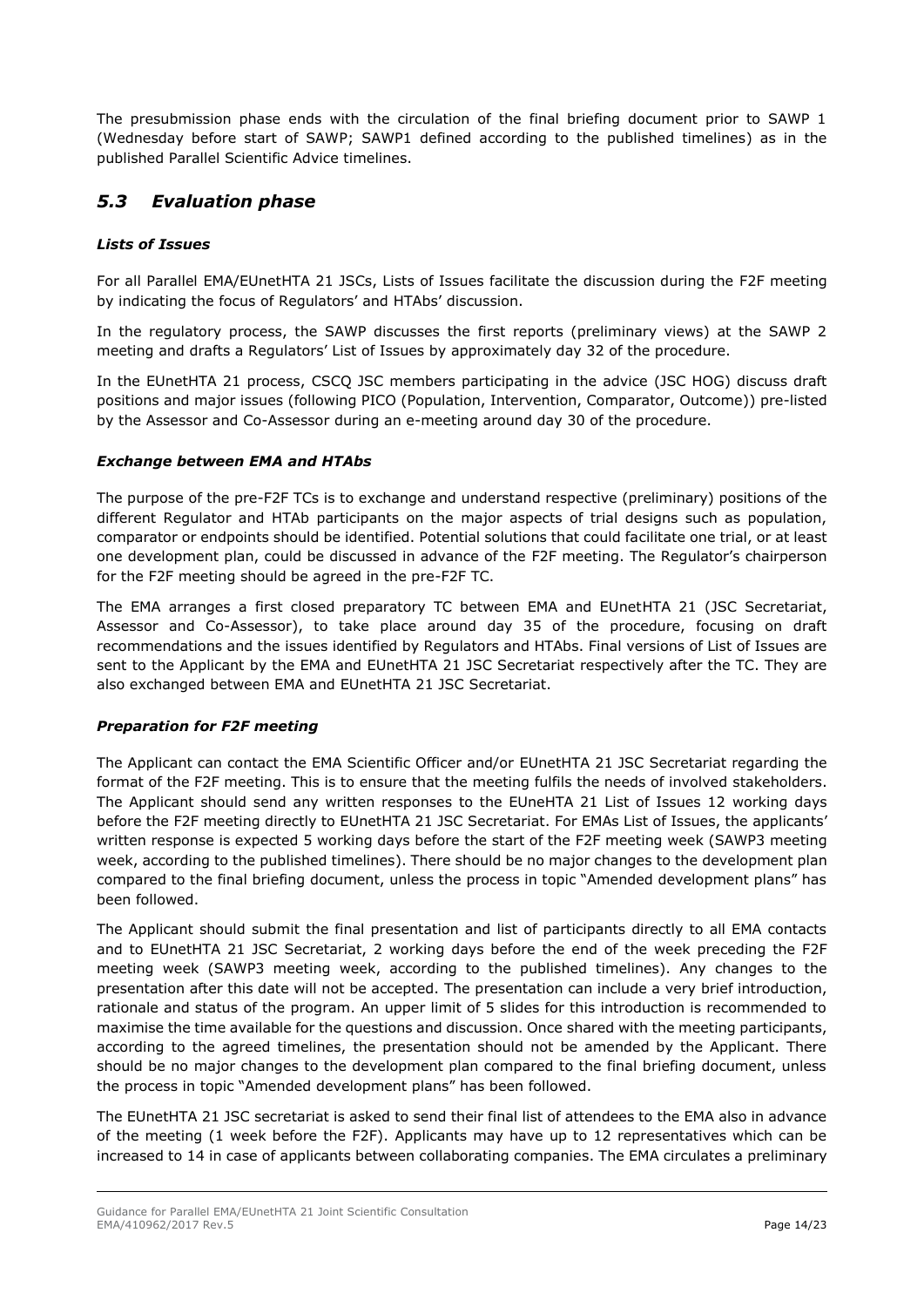list of all participants 2 days in advance of the F2F meeting. The meeting is hosted at the EMA premises (in person or virtually via TC).

### *Amended development plans triggered by the lists of issues or external factors/written response to List of Issues*

Amended development plans triggered by the Lists of Issues or external factors can be accommodated to some extent during the evaluation phase. However, to facilitate sufficient time for review of the amended development plan, it is stressed that the Applicant should advise all parties of their intention to submit an amended development plan as early as possible, before the F2F meeting. The amended plan must be received by all parties together with a clear comparative table of changes in the plans and justification for the changes.

For EUnetHTA 21, the written response to List of Issues and, if applicable, necessary information regarding the amended development plan must be received at the latest by 12 working days before the F2F meeting. Any substantial changes to the development plan submitted past this date cannot be addressed within the F2F meeting or reflected in the minutes.

For EMAs List of Issues, the applicants' written response and, if applicable, necessary information regarding the amended development plan is expected 5 working days before the start of the F2F meeting week (SAWP3 meeting week, according to the published timelines).

### *F2F discussion meeting*

The aims of the F2F meeting are:

- To discuss issues of concern or disagreement from EMA and/or HTAbs with the Applicant's proposal regarding major aspects of trial designs
- To get a mutual understanding of each body's constraints as it has to be acknowledged that regulators and HTAbs are operating within distinct remits (benefit/risk evaluation vs added value or cost-effectiveness' evaluation). Possible resulting divergences between HTAbs and regulators positions on major aspects of the trial design will be discussed.
- To share and discuss preliminary positions on major aspects of trial designs from EUnetHTA 21 with all participants
- To discuss potential solutions that could facilitate one trial design or at least one development plan

The F2F meeting has 2 co-chairs: one from EMA and one from the HTAbs. The meeting duration will depend on the range of issues to be discussed, the maximum length of the meeting is 3 hours.

Before the Applicant enters the room, the Regulators and the HTAbs have the opportunity to have a closed session in order to interact on any possible changes of position after the Applicant's responses and presentation. This pre-meeting could be extended if necessary (e.g. late changes to the development plan). EUnetHTA 21 will share the outcome of the closed HTAb meeting (referred to as closed JSC HOG pre-F2F meeting) with EMA with a summary of common positions on major issues and related expert input.

The meeting with the Applicant is interactive, focusing on the issues raised by the Regulator and the HTAbs in the Lists of Issues. It is usual to pause after each question/issue for discussion. During the F2F meeting, the views of each stakeholder should be clearly represented on each issue. Time should be allowed for summing up at the end of the meeting.

Following the F2F meeting, a closed debriefing between HTAbs and Regulators should be held. This is dedicated to the recap, identification and discussion of any outstanding divergences, where such divergences mean that a single development plan/trial could not be carried out. There might be situations

Guidance for Parallel EMA/EUnetHTA 21 Joint Scientific Consultation EMA/410962/2017 Rev.5 **Page 15/23**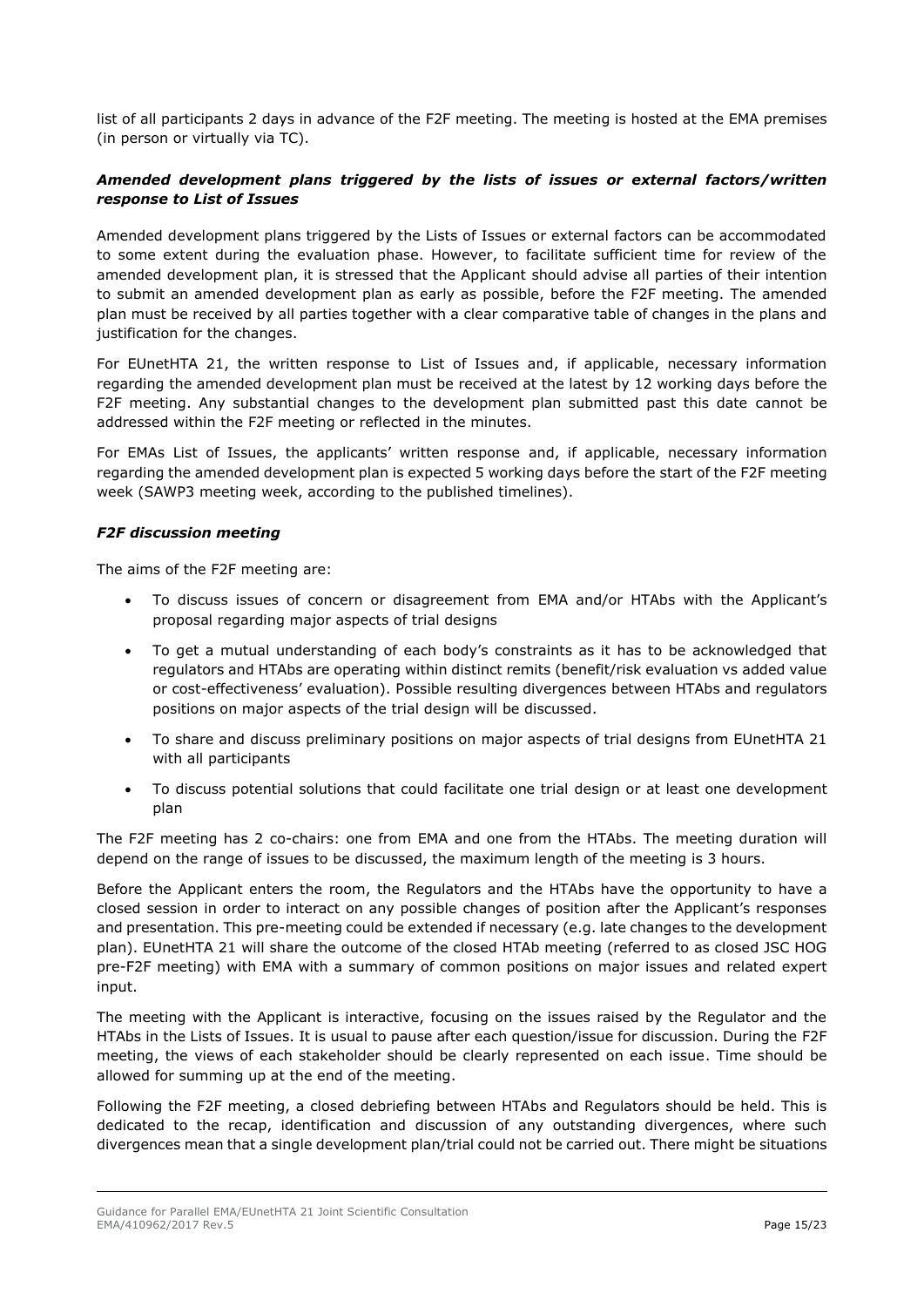in which the divergences cannot be resolved due to differences in the Regulators' and HTAbs' assessment questions and remit.

The Applicant is expected to provide detailed minutes of the F2F meeting, within 5 working days directly to EMA and the EUnetHTA 21 JSC Secretariat. The minutes should reflect the views for each participating stakeholder in the F2F meeting discussion. Areas of agreement and divergence of opinion between Regulators and HTAbs should be summarised by the Applicant. Minutes are regarded as an Applicant's record of the meeting and will not, in general, be endorsed by the participating bodies.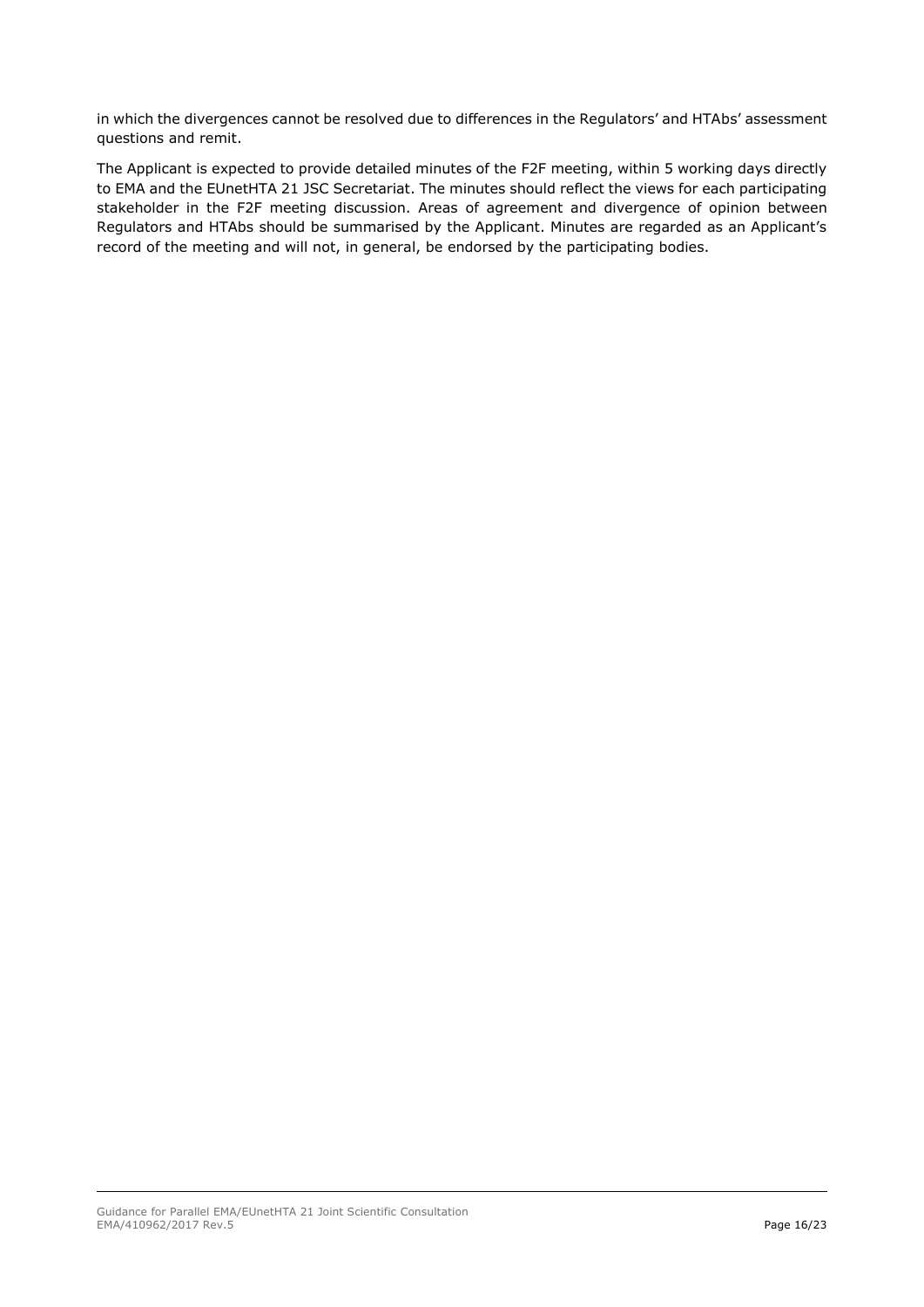| <b>Day</b> | <b>Applicant</b>                                                                                                                                                                                                                         | <b>EMA</b>                                                                                                                                                                                                                                                                                                                                                                                | <b>EUnetHTA 21</b>                                                                                                                                                                                                                                                                                                                                                                                                                                                                                             |
|------------|------------------------------------------------------------------------------------------------------------------------------------------------------------------------------------------------------------------------------------------|-------------------------------------------------------------------------------------------------------------------------------------------------------------------------------------------------------------------------------------------------------------------------------------------------------------------------------------------------------------------------------------------|----------------------------------------------------------------------------------------------------------------------------------------------------------------------------------------------------------------------------------------------------------------------------------------------------------------------------------------------------------------------------------------------------------------------------------------------------------------------------------------------------------------|
|            |                                                                                                                                                                                                                                          | Draft briefing package                                                                                                                                                                                                                                                                                                                                                                    |                                                                                                                                                                                                                                                                                                                                                                                                                                                                                                                |
| $D - 30$   | Applicant submits the draft<br>$\blacktriangleright$<br>briefing document with<br>annexes and references<br>simultaneously to the<br><b>EUnetHTA 21 JSC</b><br>Secretariat via Eudralink <sup>4</sup><br>and to the <b>EMA</b> via IRIS. | IRIS automatically confirms receipt<br>Communication of EMA contact point (EMA<br>Scientific Officer) to Applicant and<br>EUnetHTA 21 JSC Secretariat, IRIS<br>submission triggers appointment of 2<br><b>SAWP Rapporteurs and, where</b><br>appropriate, a SAWP Rapporteur for<br>questions relating to significant benefit<br>(only applicable for protocol assistance) by<br>the SAWP. | <b>EUnetHTA 21 JSC Secretariat confirms receipt to</b><br>the applicant and informs JSC HOG + CSCQ.<br>Appointment of Assessor and Co-Assessor, information<br>shared with EMA.<br><b>EUnetHTA 21 JSC Secretariat communicates the</b><br>$\blacktriangleright$<br>draft briefing document, annexes and references<br>to JSC HOG + CSCQ.<br>Assessor and Co-Assessor can request any<br>➤<br>necessary clarifications to the applicant and<br>copied to EMA Scientific Advice (SA)<br>secretariat at any time. |
| $D - 15$   |                                                                                                                                                                                                                                          | <b>Feedback on draft</b><br>Where applicable, comments on the draft<br>➤<br>briefing document are sent to Applicant<br>through IRIS by $\sim$ D -15 and also sent to<br>the EUnetHTA 21 JSC Secretariat:<br>Additional Experts/patients representative<br>➤<br>are identification shared with <b>EUnetHTA</b><br>21 JSC Secretariat.                                                      | External experts are identified, and information<br>$\blacktriangleright$<br>shared with EMA.                                                                                                                                                                                                                                                                                                                                                                                                                  |
| $D - 10$   |                                                                                                                                                                                                                                          | Administrative TC between EMA and EUnetHTA 21 JSC Secretariat.                                                                                                                                                                                                                                                                                                                            |                                                                                                                                                                                                                                                                                                                                                                                                                                                                                                                |

### **Table 2:** Outline of actions for Applicant, EMA and EUnetHTA 21 in Parallel EMA/EUnetHTA 21 JSCs

<span id="page-15-0"></span><sup>4</sup> <https://eudralink.ema.europa.eu/>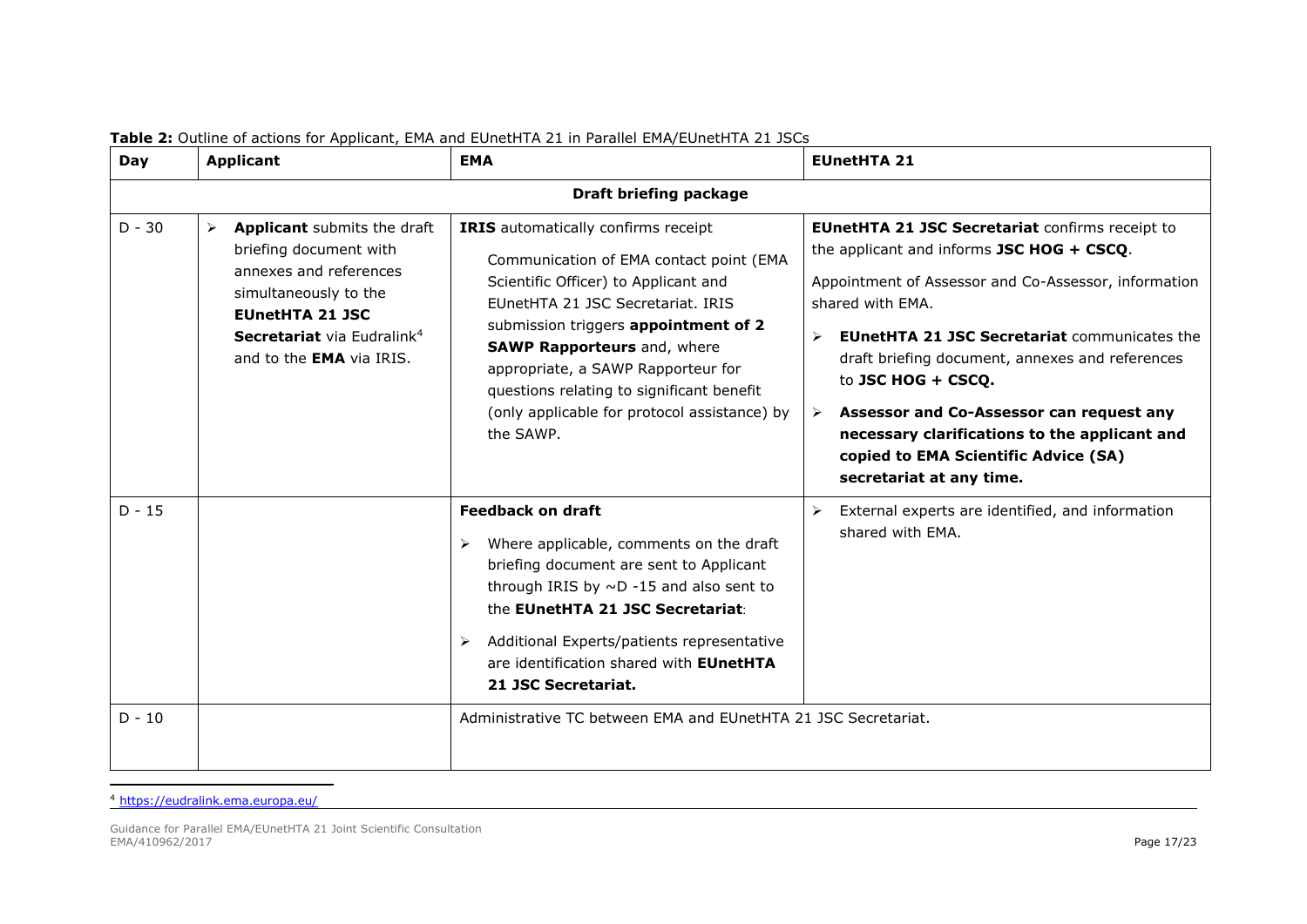| <b>Day</b> | <b>Applicant</b>                                                                                                                                                                                                                                                                                                     | <b>EMA</b>                                                                                                                                                                                                                                                                           | <b>EUnetHTA 21</b>                                                                                                                                                                                                                                                          |  |  |
|------------|----------------------------------------------------------------------------------------------------------------------------------------------------------------------------------------------------------------------------------------------------------------------------------------------------------------------|--------------------------------------------------------------------------------------------------------------------------------------------------------------------------------------------------------------------------------------------------------------------------------------|-----------------------------------------------------------------------------------------------------------------------------------------------------------------------------------------------------------------------------------------------------------------------------|--|--|
|            | Validation of briefing package                                                                                                                                                                                                                                                                                       |                                                                                                                                                                                                                                                                                      |                                                                                                                                                                                                                                                                             |  |  |
| $D - 5$    | <b>Submission</b>                                                                                                                                                                                                                                                                                                    | <b>Validation of Final Briefing Document</b>                                                                                                                                                                                                                                         | Validation of final briefing document:                                                                                                                                                                                                                                      |  |  |
|            | The Applicant submits the<br>briefing package together with<br>annexes and references in<br>response to the request(s) for<br>clarification to the EMA via IRIS<br>and to EUnetHTA 21 via<br>Eudralink. One version of briefing<br>document should be in "track<br>changes" mode and the other<br>should be "clean". | Notification of positive validation of the final<br>briefing document by EMA Scientific Advice<br>secretariat to the Applicant via IRIS and<br>information of the EUnetHTA 21 JSC<br>Secretariat thereof at D -2 together with final<br>instructions.                                | <b>EUnetHTA 21 JSC Secretariat confirms</b><br>$\blacktriangleright$<br>validation to the Applicant and EMA.                                                                                                                                                                |  |  |
|            |                                                                                                                                                                                                                                                                                                                      | Submission of final briefing package                                                                                                                                                                                                                                                 |                                                                                                                                                                                                                                                                             |  |  |
| $D - 2$    | The Applicant submits final<br>briefing package including<br>annexes and references to the<br><b>EMA</b> via IRIS and to the<br><b>EUnetHTA 21 JSC Secretariat</b><br>via Eudralink.                                                                                                                                 |                                                                                                                                                                                                                                                                                      | <b>EUnetHTA 21 JSC Secretariat shares the final</b><br>$\blacktriangleright$<br>briefing document with JSC HOG + CSCQ.                                                                                                                                                      |  |  |
|            |                                                                                                                                                                                                                                                                                                                      | <b>Evaluation Phase</b>                                                                                                                                                                                                                                                              |                                                                                                                                                                                                                                                                             |  |  |
|            |                                                                                                                                                                                                                                                                                                                      | $\blacktriangleright$<br>Discussion of the first reports during SAWP<br>meeting focusing on controversial issues<br>followed by production of a draft List of<br>Issues, which outlines the topics of<br>Regulators' interest to be addressed by the<br>Applicant in the F2Fmeeting. | Preliminary discussion (e-meeting) on JSC HOGs'<br>$\blacktriangleright$<br>position on main topics (PICO) of the development<br>proposed and exchanges on related issues.<br>Followed by production of a EUnetHTA 21 List<br>of Issues draft, which outlines the topics of |  |  |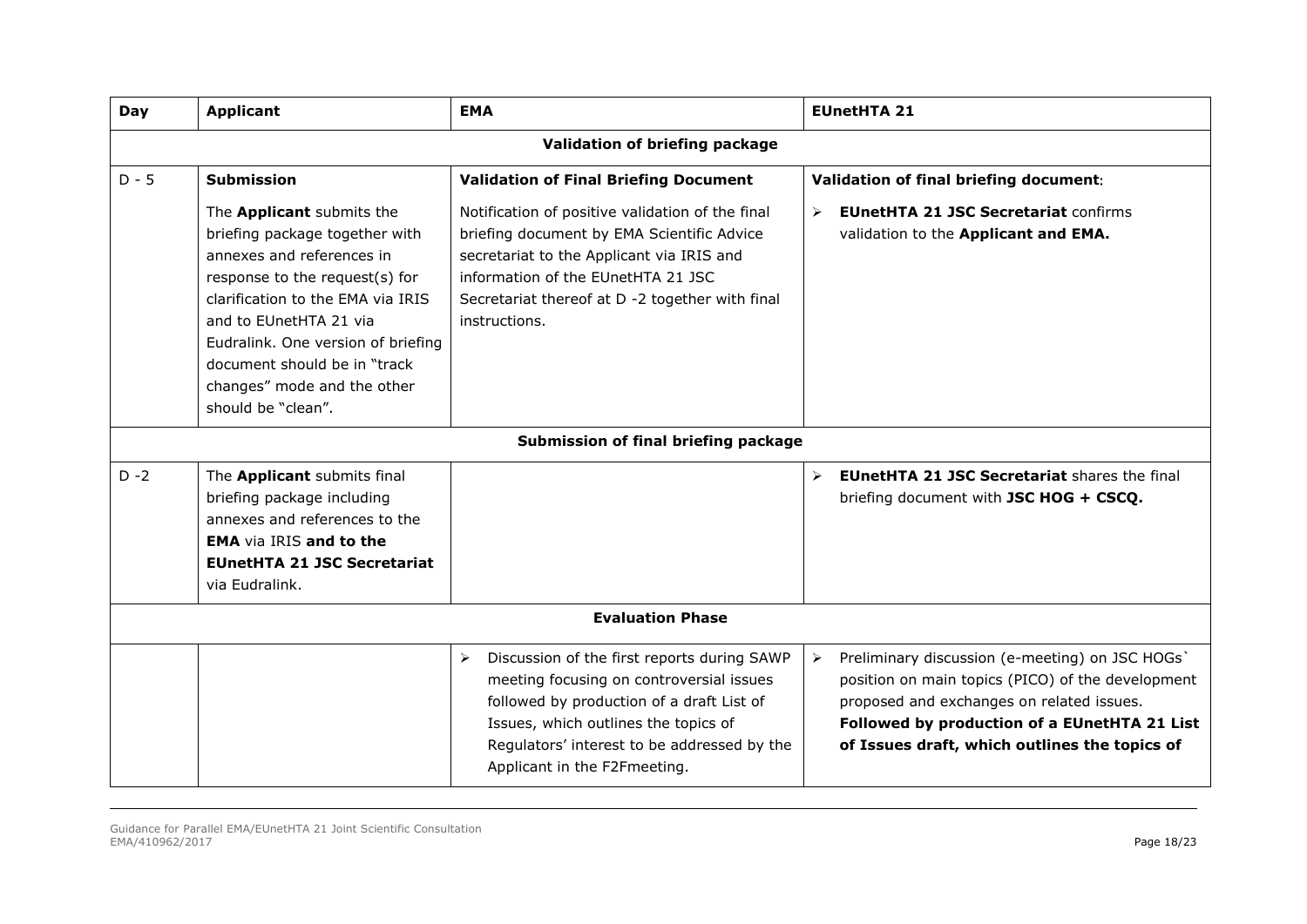| <b>Day</b>    | <b>Applicant</b>                                                                                                                                                                                                                                                                                    | <b>EMA</b>                                                                                                                                                                                                                                     | <b>EUnetHTA 21</b>                                                                                                                                                                                                       |
|---------------|-----------------------------------------------------------------------------------------------------------------------------------------------------------------------------------------------------------------------------------------------------------------------------------------------------|------------------------------------------------------------------------------------------------------------------------------------------------------------------------------------------------------------------------------------------------|--------------------------------------------------------------------------------------------------------------------------------------------------------------------------------------------------------------------------|
|               |                                                                                                                                                                                                                                                                                                     |                                                                                                                                                                                                                                                | HTAbs interest to be addressed by the<br>Applicant in the F2F meeting.<br><b>JSC HOG</b> starts to discuss the draft written<br>$\blacktriangleright$<br>positions.                                                      |
| $\sim$ D + 32 |                                                                                                                                                                                                                                                                                                     | <b>EUnetHTA 21 JSC Secretariat</b> and EMA exchange their respective draft Lists of Issues.<br>EMA and SAWP Rapporteurs take part in a closed e-meeting (preF2F TC) with EUnetHTA 21 JSC<br>Secretariat, EUnetHTA 21 Assessor and Co-Assessor. |                                                                                                                                                                                                                          |
|               |                                                                                                                                                                                                                                                                                                     | Finalisation of List of Issues<br>➤<br>After the pre-F2F TC EMA sends SAWP List<br>➤<br>of Issues to the Applicant and EUnetHTA<br>21 JSC Secretariat.                                                                                         | Finalisation of List of Issues<br>$\blacktriangleright$<br>After the pre-F2F TC EUnetHTA 21 JSC<br>$\triangleright$<br><b>Secretariat</b> sends the List of Issues to the<br><b>Applicant and the EMA.</b>               |
|               |                                                                                                                                                                                                                                                                                                     | Applicant's Written Response to List of Issues                                                                                                                                                                                                 |                                                                                                                                                                                                                          |
| $D + 45$      | Applicant sends their<br>$\blacktriangleright$<br>written responses (if<br>applicable) to the List of<br>Issues raised by<br>EunetHTA 21 via Eudralink to<br>the EUnetHTA 21 JSC<br>Secretariat (if applicable:<br>notification of amended<br>development plan with<br>changes and justifications). |                                                                                                                                                                                                                                                | <b>EUnetHTA 21 JSC Secretariat distributes the</b><br>$\triangleright$<br>Applicant's written response and any notification of<br>amended development plan with changes and<br>justification (if applicable) to JSC HOG. |
| $\sim$ D + 55 | Applicant sends their<br>➤<br>written responses (if<br>applicable) to the List of                                                                                                                                                                                                                   |                                                                                                                                                                                                                                                |                                                                                                                                                                                                                          |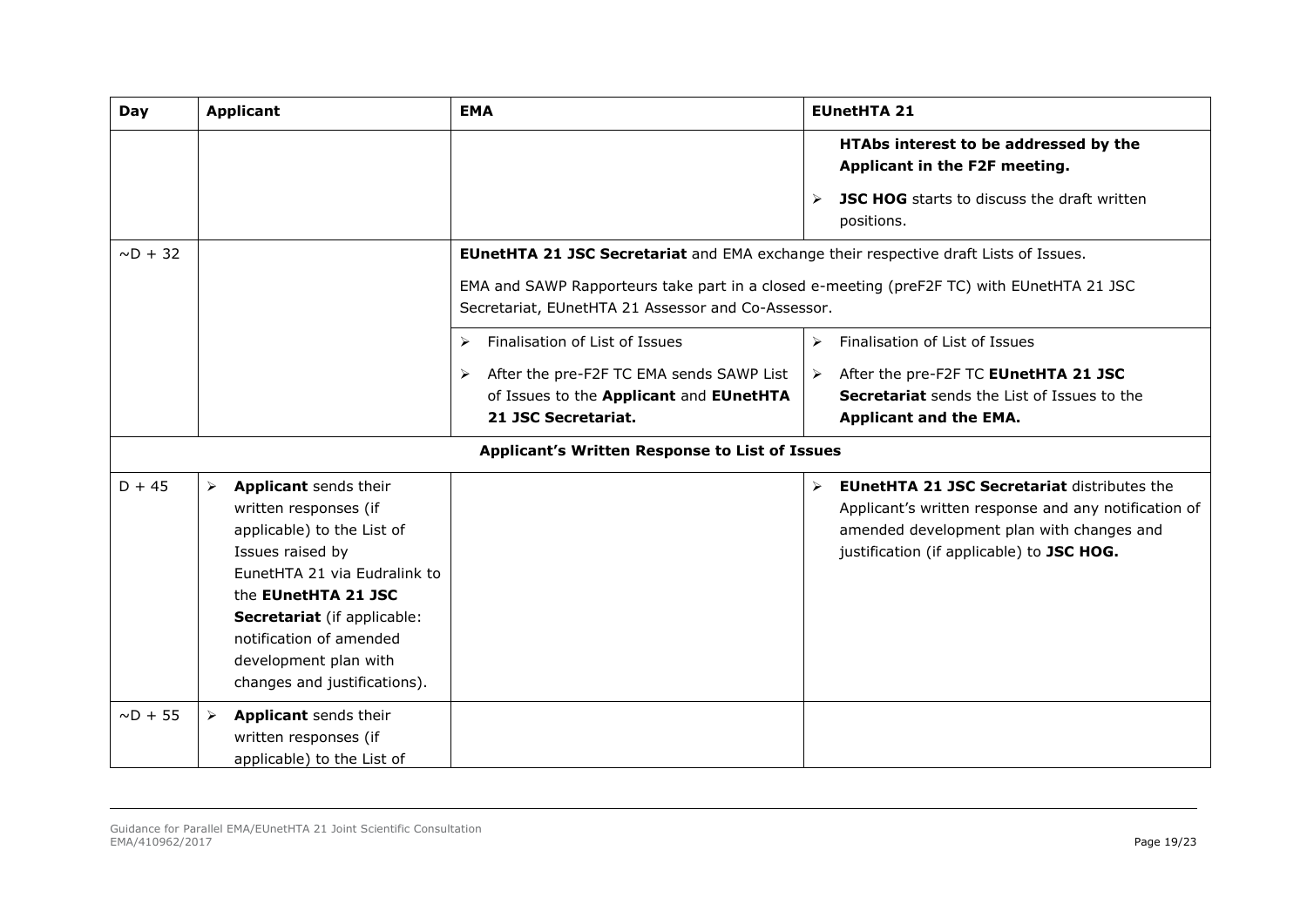| Day           | <b>Applicant</b>                                                                                                                                                                                                                                                                                                                                                                                                                                                                                                        | <b>EMA</b>                                                                         | <b>EUnetHTA 21</b>                                                                                                                                                                                                                                                                                                                                                                                               |
|---------------|-------------------------------------------------------------------------------------------------------------------------------------------------------------------------------------------------------------------------------------------------------------------------------------------------------------------------------------------------------------------------------------------------------------------------------------------------------------------------------------------------------------------------|------------------------------------------------------------------------------------|------------------------------------------------------------------------------------------------------------------------------------------------------------------------------------------------------------------------------------------------------------------------------------------------------------------------------------------------------------------------------------------------------------------|
|               | Issues raised by the EMA via<br><b>IRIS</b>                                                                                                                                                                                                                                                                                                                                                                                                                                                                             |                                                                                    |                                                                                                                                                                                                                                                                                                                                                                                                                  |
|               |                                                                                                                                                                                                                                                                                                                                                                                                                                                                                                                         | <b>Preparation for F2F Meeting</b>                                                 |                                                                                                                                                                                                                                                                                                                                                                                                                  |
| $\sim$ D + 55 | <b>Applicant</b> submits power<br>$\blacktriangleright$<br>point presentation to EMA<br>via IRIS and EUnetHTA 21<br><b>JSC Secretariat via</b><br>Eudralink, at least 2 full<br>working days before the<br>week preceding the F2F<br>meeting week (SAWP3<br>meeting week), addressing<br>the Lists of Issues for both<br>HTAbs and Regulators. The<br>Applicant should group<br>related issues together.<br>Further changes after this<br>date will not be accepted.<br>Applicant submits list of<br>➤<br>participants. |                                                                                    | Closed JSC HOG pre-F2F e-meeting: Review<br>$\blacktriangleright$<br>comments on draft written recommendations and<br>prepare F2F discussion on preliminary<br>EUnetHTA 21 consolidated recommendation on<br>main topics (PICO).                                                                                                                                                                                 |
|               |                                                                                                                                                                                                                                                                                                                                                                                                                                                                                                                         | <b>F2F Meeting</b>                                                                 |                                                                                                                                                                                                                                                                                                                                                                                                                  |
| $D + 60$      |                                                                                                                                                                                                                                                                                                                                                                                                                                                                                                                         | $\blacktriangleright$<br>Regulators and one from the HTAbs (the JSC HOG Assessor). | The meeting takes place at the EMA premises and will normally have 2 co-chairs: one from the                                                                                                                                                                                                                                                                                                                     |
|               |                                                                                                                                                                                                                                                                                                                                                                                                                                                                                                                         | expert's feedback received by the two parties and discussing last minute changes.  | Tripartite session: F2F meeting between JSC HOG and EMA with the Applicant. The meeting duration will depend on the range of<br>issues to be discussed (maximum 3 h), with 15 minutes closed pre, and 15 minutes closed post F2F (EMA and EUnetHTA 21). Pre-meeting<br>could be extended if necessary (e.g. late changes to the development plan). Pre-meeting with EMA and EUnetHTA 21 sharing draft positions, |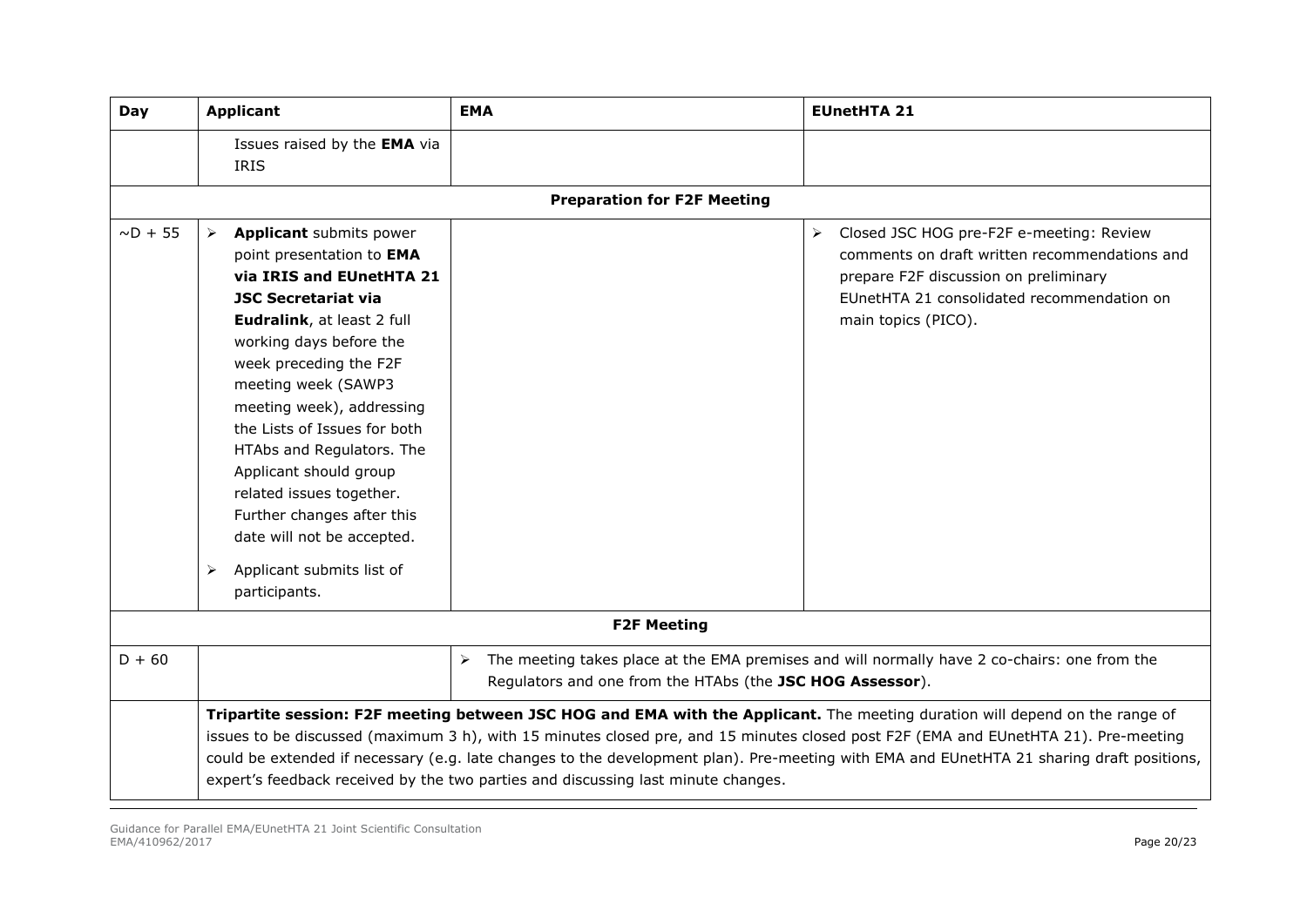| Day      | <b>Applicant</b>                                                                                                  | <b>EMA</b>                                                                                                                                                                                                                                                                         | <b>EUnetHTA 21</b>                                                                                                               |
|----------|-------------------------------------------------------------------------------------------------------------------|------------------------------------------------------------------------------------------------------------------------------------------------------------------------------------------------------------------------------------------------------------------------------------|----------------------------------------------------------------------------------------------------------------------------------|
|          | issue.                                                                                                            |                                                                                                                                                                                                                                                                                    | The Applicant addresses key issues that were identified by EUnetHTA 21 JSC and EMA. An interactive discussion follows on the key |
| $D + 70$ |                                                                                                                   | The Regulators' Final Advice Letter is<br>$\blacktriangleright$<br>adopted by the CHMP (and by the COMP in<br>case of questions on significant benefit for<br>Protocol Assistance), made available to<br>Applicant via IRIS and sent to the<br><b>EUnetHTA 21 JSC Secretariat.</b> | Finalisation of EUnetHTA 21 Final Written<br>$\triangleright$<br>Recommendations between $D + 61$ and $D + 82$ .                 |
| $D + 82$ |                                                                                                                   |                                                                                                                                                                                                                                                                                    | <b>EUnetHTA 21 Final Written Recommendations</b><br>$\triangleright$<br>sent to Applicant and EMA.                               |
| $D + 85$ | <b>Applicant</b> completes and<br>returns feedback questionnaire<br>to the <b>EUnetHTA 21 JSC</b><br>Secretariat. |                                                                                                                                                                                                                                                                                    |                                                                                                                                  |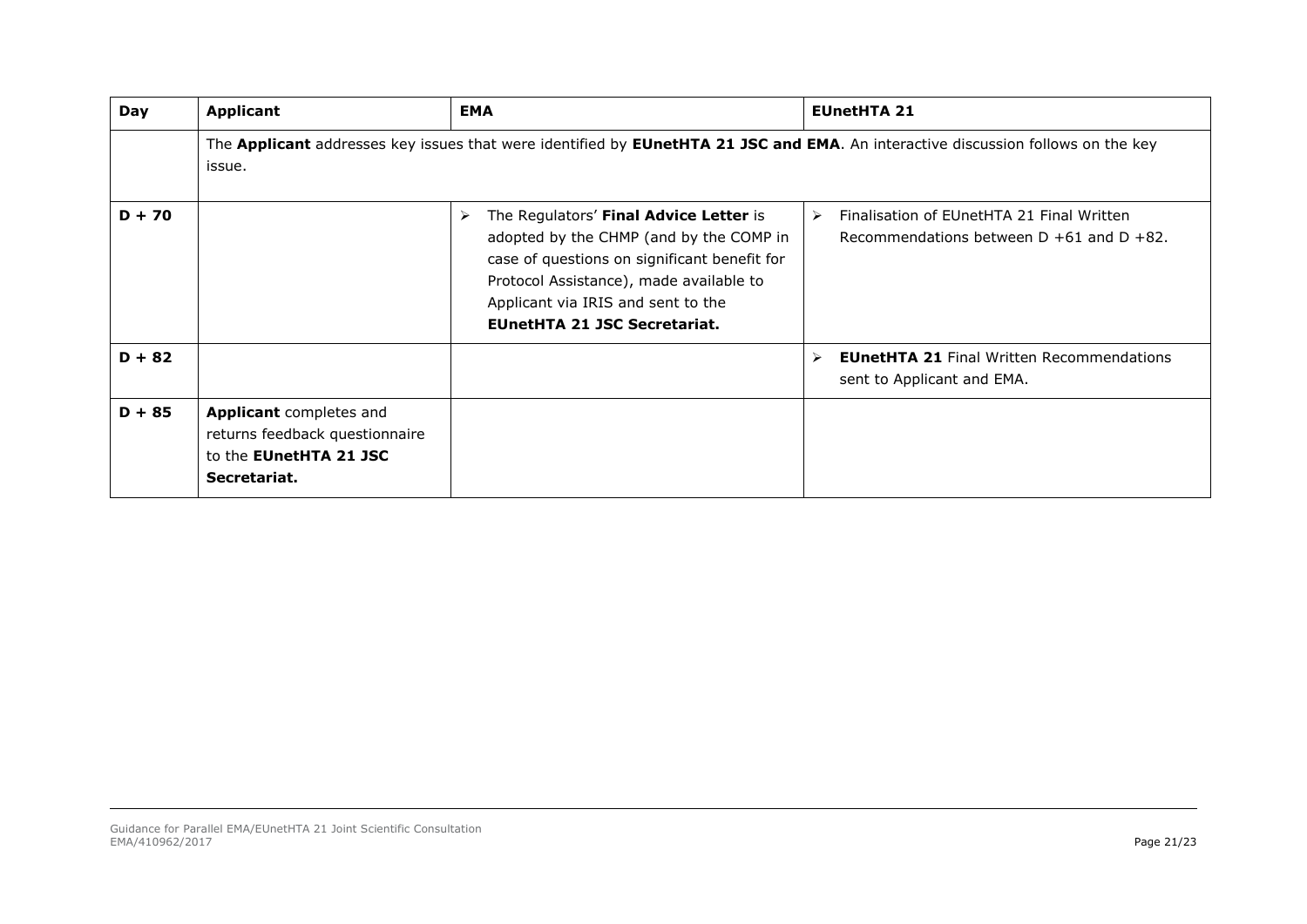# <span id="page-20-0"></span>**6 Practical issues**

## <span id="page-20-1"></span>*6.1 Fees*

The EMA charges fees for this procedure, which are the same as for standard Scientific Advice/Protocol Assistance including the application of any fee incentives. For more information see Fees payable to the [European Medicines Agency.](http://www.ema.europa.eu/ema/index.jsp?curl=pages/regulation/document_listing/document_listing_000327.jsp&mid=WC0b01ac0580024596)

The participation of HTA bodies in the JSCs offering consolidated HTA outputs elaborated through CSCQ JSC in the frame of the EUnetHTA 21 Consortium Action is covered by EUnetHTA 21 budget.

# <span id="page-20-2"></span>*6.2 Contact points*

It is preferable to have a principal point of contact (with back-up) for each stakeholder. The points of contact should be confirmed for each procedure.

The EUnetHTA 21 JSC Secretariat is the point of EUnetHTA 21 contact in relation to all HTA aspects, unless otherwise indicated.

The EMA Scientific Officer is the principal EMA contact person to be contacted, along with the EMA Procedure Assistant, by the Applicant and EUnetHTA 21 for queries related to an individual procedure. Applicants' are instructed to submit their documents and any questions through IRIS and in relation to the relevant submission.

The Applicant should keep the EUnetHTA 21 JSC Secretariat up to date with changes in contact details. Changes in contacts should also be implemented by applicants directly in IRIS.

## <span id="page-20-3"></span>*6.3 Processing of documents*

The Parallel EMA/EUnetHTA 21 JSC uses Eudralink for exchanging documents between the applicant and the EUnetHTA 21 JSC Secretariat. Document exchange between the Applicant and EMA takes place through the IRIS platform.

The Applicant is responsible for sending the briefing documents directly to the EUnetHTA 21 JSC Secretariat and EMA. The Applicant must ensure that receipt of documents has been acknowledged by all the participants.

Document version control, numbering, and adherence to timelines are essential to ensure all parties have the appropriate document at the correct time. It is strongly advised to avoid making significant changes to the documentation/clinical development close to the F2F meeting except where this has been discussed and agreed with participants. This is in order to guarantee an appropriate time for the revision and the evaluation by Regulators and HTAbs.

The Applicant provides consent to document exchange between EMA and EUnetHTA 21 in the Application Form.

## <span id="page-20-4"></span>*6.4 Briefing document for parallel EMA/EUnetHTA 21 Joint Scientific Consultation*

A common briefing document is used; each question can be addressed to the Regulators or the HTAbs alone, or to both. Quality and nonclinical questions are possible during a Parallel EMA/EUnetHTA 21 JSC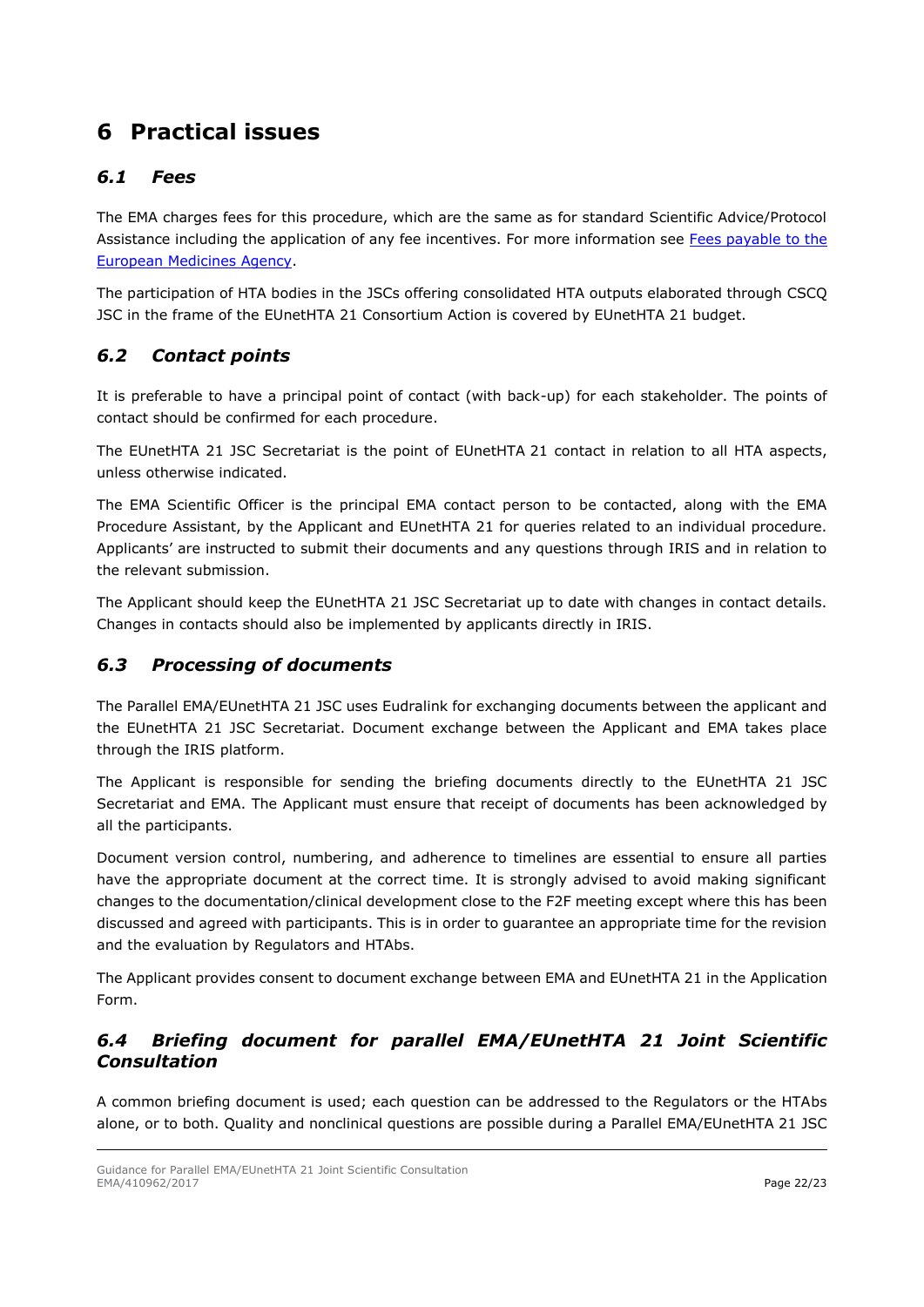procedure and posed to regulators only. In the same manner questions related to health economics are possible and should be directed to HTAbs only. The labelling of questions is a guide but does not prevent interested bodies answering questions deemed also relevant and of interest. In any case, EUnetHTA 21 recommendations will be organised using the PICO approach. Applicants are encouraged to submit detailed information concerning the choice of patient reported outcomes and any post-launch evidence generation plans. Use of the associated briefing document template is required [\(See published template](https://www.eunethta.eu/jointhtawork/parallel-consultation/)  [for Parallel Consultation\)](https://www.eunethta.eu/jointhtawork/parallel-consultation/).

# <span id="page-21-0"></span>**7 Other**

# <span id="page-21-1"></span>*7.1 Advice format*

The EMA will provide via IRIS the CHMP final Scientific Advice/Protocol Assistance letter to the Applicant in accordance with the [published timelines](http://www.ema.europa.eu/ema/index.jsp?curl=pages/regulation/document_listing/document_listing_000122.jsp&mid=WC0b01ac0580022bb2) (i.e. the subsequent CHMP meeting).

The EUnetHTA 21 JSC Secretariat sends out validated final written recommendations at day +82.

Final outcome letters are exchanged between EMA and EUnetHTA 21 JSC Secretariat.

## <span id="page-21-2"></span>*7.2 Follow up procedures*

A follow-up procedure to an earlier Parallel Consultation procedure for the same indication is possible. There is no time window during which this has to be completed. The briefing document should contain a clear table of the changes compared to the previously reviewed development plan with justifications.

However, for conflict of interest reasons, HTAbs avoid collaborative development with Applicant through iterative process.

# <span id="page-21-3"></span>**8 Summary of documents and meeting aims**

| <b>Documents</b>                                            | <b>Description</b>                                                                                                                                                                                                            |
|-------------------------------------------------------------|-------------------------------------------------------------------------------------------------------------------------------------------------------------------------------------------------------------------------------|
| Open Call Application Form                                  | Application form for the formal expression of interest by an<br>applicant (available for submission by the Application during<br>Open Call periods on the EUnetHTA website or upon request<br>via EUnetHTA21-JSC@g-ba.de)     |
| Draft briefing document                                     | Draft briefing document comprising the questions and<br>Applicant's positions, as well all the relevant information,<br>annexes and references, important to assess such questions.                                           |
| Final briefing document                                     | Finalised version of the draft briefing document addressing<br>regulators' comments and HTAb's points of clarification,<br>including all annexes and references - with adaptations in<br>text and reference list highlighted. |
| <b>SAWP List Of Issues</b><br>EUnetHTA 21 List Of Issues    | Documents outlining the concerns or disagreements with the<br>Applicant's proposal. Further justifications, clarification or<br>changes to the Applicant's proposals are requested.                                           |
| Final CHMP Scientific Advice/<br>Protocol Assistance letter | Documents with written answers to the Applicant's questions.                                                                                                                                                                  |

### **Table 4.** Description of documents

Guidance for Parallel EMA/EUnetHTA 21 Joint Scientific Consultation EMA/410962/2017 **Page 23/23**